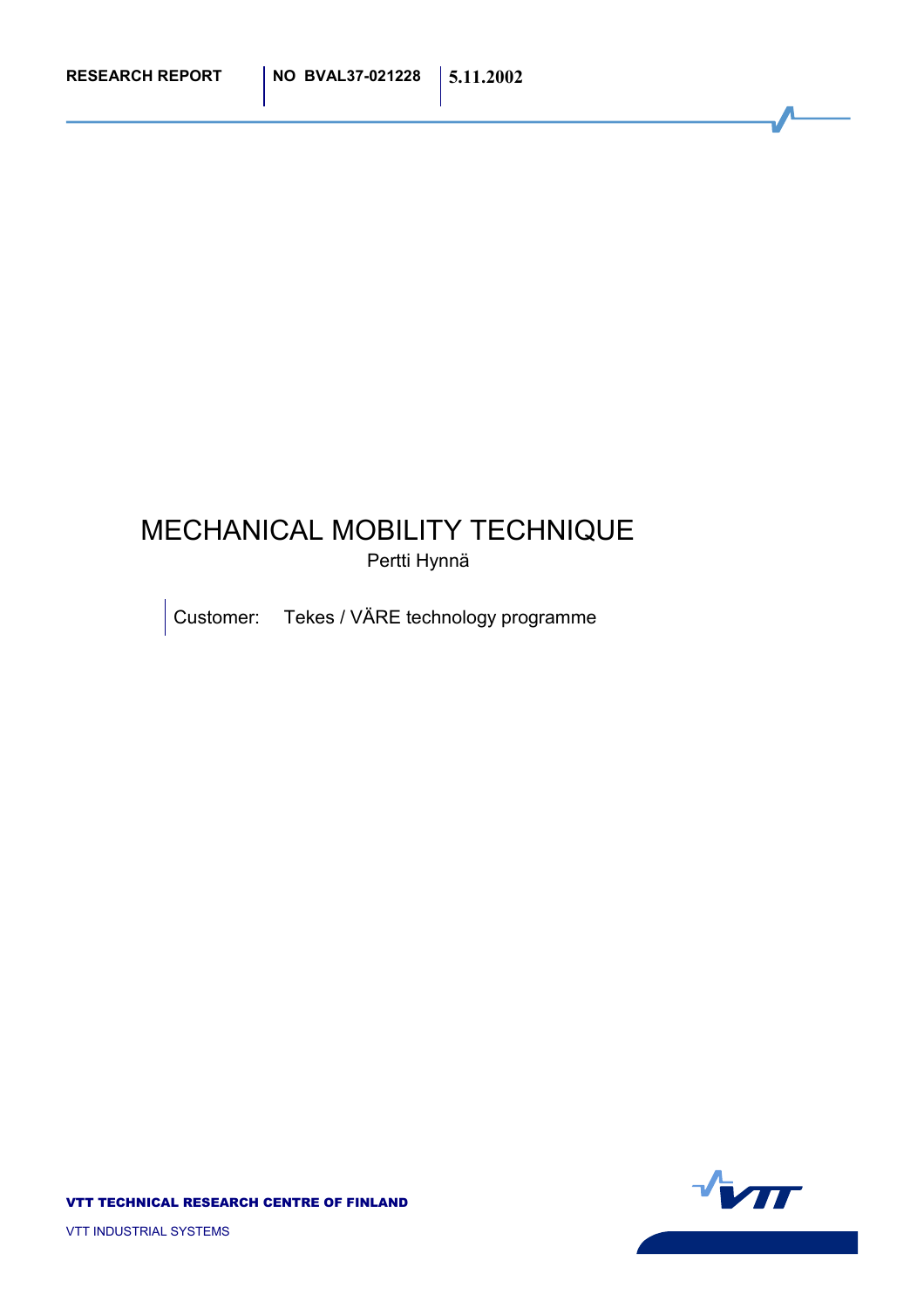

|                                                                                                                                                                                       | Work report<br>A        |  |  |  |  |
|---------------------------------------------------------------------------------------------------------------------------------------------------------------------------------------|-------------------------|--|--|--|--|
|                                                                                                                                                                                       | Public research         |  |  |  |  |
|                                                                                                                                                                                       | B<br>X<br>report        |  |  |  |  |
|                                                                                                                                                                                       | Research report,        |  |  |  |  |
| Title                                                                                                                                                                                 | confidential to         |  |  |  |  |
| <b>MECHANICAL MOBILITY TECHNIQUE</b>                                                                                                                                                  |                         |  |  |  |  |
| Customer or financing body and order date/No.                                                                                                                                         | Research report No.     |  |  |  |  |
| Tekes VÄRE technology programme                                                                                                                                                       | BVAL37-021228           |  |  |  |  |
| Project                                                                                                                                                                               | Project No.             |  |  |  |  |
| LIIKKUTEHO (Power methods in control of sound and                                                                                                                                     | V9SU00184               |  |  |  |  |
| vibration)                                                                                                                                                                            |                         |  |  |  |  |
| Author(s)                                                                                                                                                                             | No. of pages/appendices |  |  |  |  |
| Pertti Hynnä                                                                                                                                                                          | 31/                     |  |  |  |  |
| Keywords                                                                                                                                                                              |                         |  |  |  |  |
| Mechanical mobility, mobility techniques, structure-borne sound, vibrations, transmission                                                                                             |                         |  |  |  |  |
| Summary                                                                                                                                                                               |                         |  |  |  |  |
| The structure-borne sound transmission of a built-up mechanical structure can be analyzed                                                                                             |                         |  |  |  |  |
| using e.g., Finite Element Methods, theoretical and experimental modal analysis methods                                                                                               |                         |  |  |  |  |
| and Statistical Energy Analysis. The method is selected depending on application and<br>situation. The analyzis is simplified if parts of the system can be analyzed separately. This |                         |  |  |  |  |
| technique is called substructuring. In practice the substructuring technique should allow the                                                                                         |                         |  |  |  |  |
| use of measured input data of assembled parts. So-called impedance or mobility techniques                                                                                             |                         |  |  |  |  |
| allow substracturing and use of measured input data.                                                                                                                                  |                         |  |  |  |  |
|                                                                                                                                                                                       |                         |  |  |  |  |
| This short review presents basic concepts of mobility technique. First mechanical                                                                                                     |                         |  |  |  |  |
| impedance and mobility of elements is discussed. Also impedance and mobility parameters                                                                                               |                         |  |  |  |  |
| are included. Thereafter transfer matrices, which describe the force and velocity                                                                                                     |                         |  |  |  |  |
| relationships of connected beam elements, is discussed. Multiport methods or transfer                                                                                                 |                         |  |  |  |  |
| function methods are suited for the analysis of built-up mechanical structures coupled in                                                                                             |                         |  |  |  |  |
| junctions with small dimensions. Emphasis is given to applications in the ship context.                                                                                               |                         |  |  |  |  |
|                                                                                                                                                                                       |                         |  |  |  |  |
|                                                                                                                                                                                       |                         |  |  |  |  |
| Espoo, 5 November 2002<br>Date                                                                                                                                                        |                         |  |  |  |  |
|                                                                                                                                                                                       |                         |  |  |  |  |
|                                                                                                                                                                                       |                         |  |  |  |  |
| Pekka Koskinen<br>Pertti Hynnä                                                                                                                                                        |                         |  |  |  |  |
| <b>Research Scientist</b><br>Deputy Research Manager                                                                                                                                  | Checked                 |  |  |  |  |
| Distribution (customers and VTT):                                                                                                                                                     |                         |  |  |  |  |
|                                                                                                                                                                                       |                         |  |  |  |  |
|                                                                                                                                                                                       |                         |  |  |  |  |
| The use of the name of VTT in advertising, or publication of this report in part is allowed only by written                                                                           |                         |  |  |  |  |
| permission from VTT.                                                                                                                                                                  |                         |  |  |  |  |

1 (31)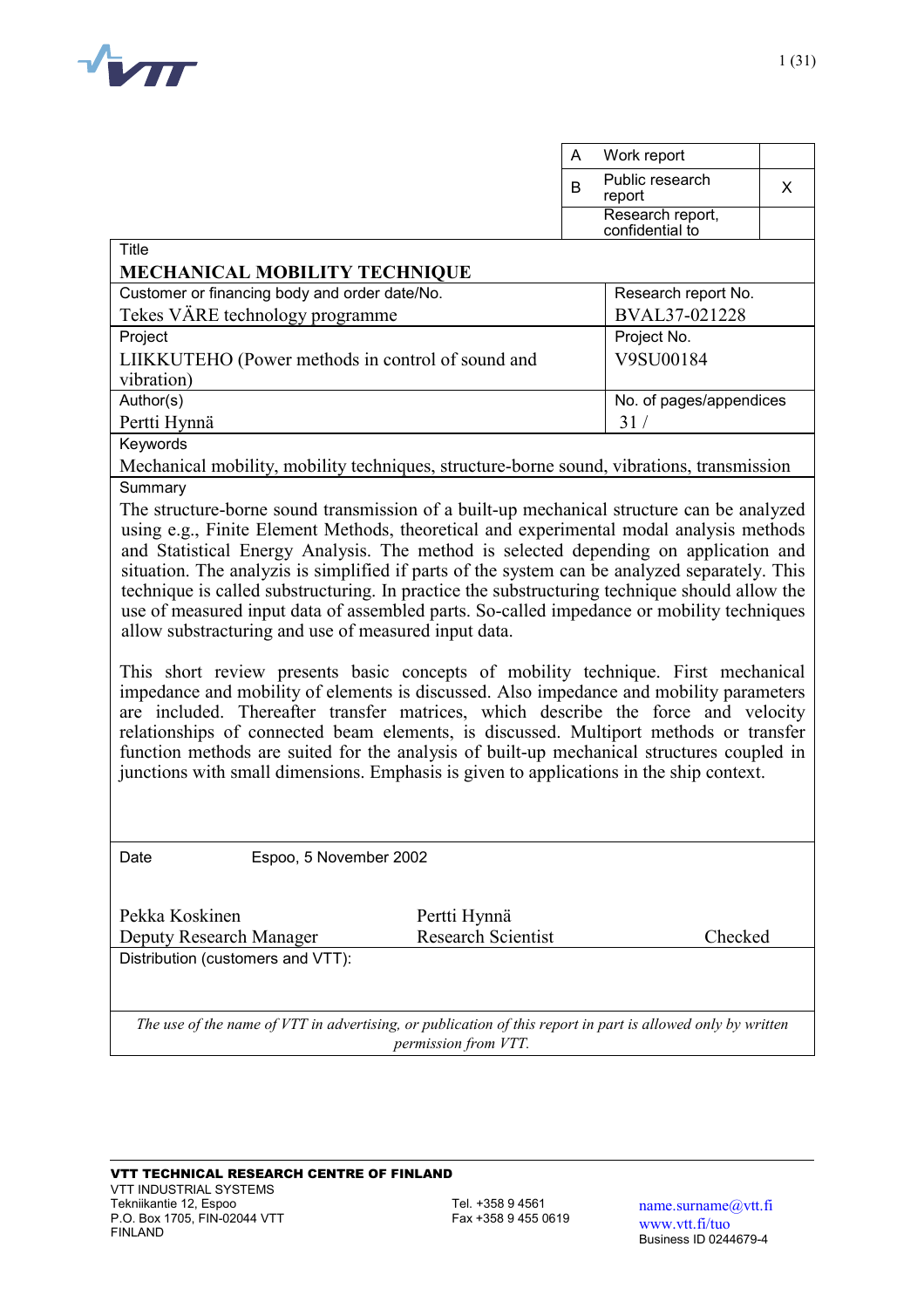

## **Foreword**

VÄRE - Control of Vibration and Sound - Technology Programme 1999-2002 is a national technology programme launched by the National Technology Agency (Tekes). It raises the readiness of companies to meet the stricter demands set by market for the vibration and sound properties of products.

Mechanical mobility is a useful tool in the analysis of the generation and the transmission of vibrations in structures. It is needed for instance when estimating structure-borne sound power transmission in built-up mechanical structures. Also the characterization of machines as a source of structure-borne sound needs the data of the source mobilities. Other applications include the minimization of vibrational power transmission to seating structures.

This short review belongs to the VÄRE subproject "Vibration and noise control of transport equipment and mobile work machines" (LiikkuVÄRE). The main emphasis is given to general aspects of mobility technique and to the applications in the vibrational power transmission analysis. The other important aspect is how it could be used to minimise the sound transmission from machines via foundation to the receiving structure.

This project is financed by Tekes (that is the main financing organization for applied and industrial research and development in Finland), VTT Manufacturing Technology (nowadays VTT Industrial Systems) and Finnish companies: diesel engine manufacturer Wärtsilä NSD Finland Oy (nowadays Wärtsilä Finland Oy), ship yards Kvaerner Masa-Yards Inc., and Aker Finnyards Oy.

Licentiate in Technology Tapio Hulkkonen from Kvaerner Helsinki yard leaded the supervising group from the beginning to 10th of November 2000. Thereafter Master of Science in Technology Peter Sundström from Wärtsilä Finland Oy took the leadership. The other members of the supervising group have been: Masters of Science in Technology Jouko Virtanen, Berndt Lönnberg and Engineer Juhani Siren from Kvaerner; Masters of Science in Technology Jukka Vasama, Kari Kyyrö and Jari Lausmaa from Aker Finnyards Oy; and Master of Science in Technology Petri Aaltonen from Wärtsilä Finland Oy; project manager of "Vibration and noise control of transport equipment and mobile work machines" (LiikkuVÄRE) Master of Science in Technology Teijo Salmi and project director Doctor of Technology Matti K. Hakala from VTT Industrial Systems.

This study was financially supported by Tekes and Finnish companies, which made this project possible. This project was also supported financially by the Tekes VÄRE-project EMISSIO (Control of noise emission in machinery) through its subproject EMIPOWER (Diesel motor as a source of structure-borne sound). The project manager Master of Science in Technology Kari P. Saarinen made co-operation with this project possible, which is greatly appreciated.

The author wants to express his warm thanks to the supervising group for the support and encouragement during the work.

Espoo, 5 November 2002 Pertti Hynnä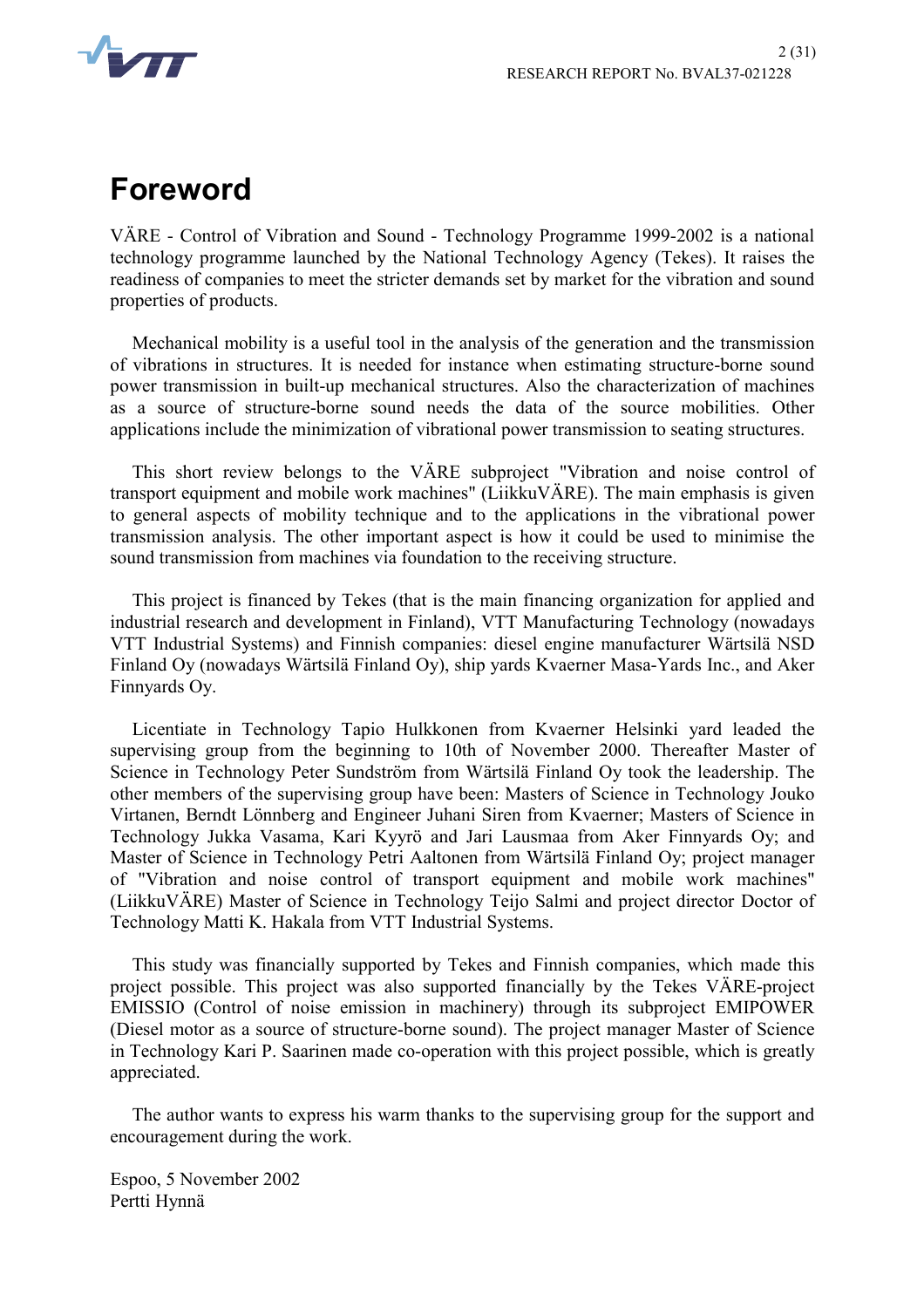

# **Table of contents**

| 1            |      |    |
|--------------|------|----|
| $\mathbf{2}$ |      |    |
| 3            |      |    |
|              |      |    |
|              |      |    |
|              |      |    |
| 4            |      |    |
|              |      |    |
|              |      |    |
|              |      |    |
|              |      |    |
|              |      |    |
|              |      |    |
|              |      |    |
|              | 4.10 |    |
|              | 4.11 |    |
|              |      |    |
|              |      |    |
|              | 4.12 |    |
| 5            |      |    |
|              |      |    |
|              |      |    |
| 6            |      |    |
| 7            |      | 25 |
| 8            |      |    |
|              |      | 29 |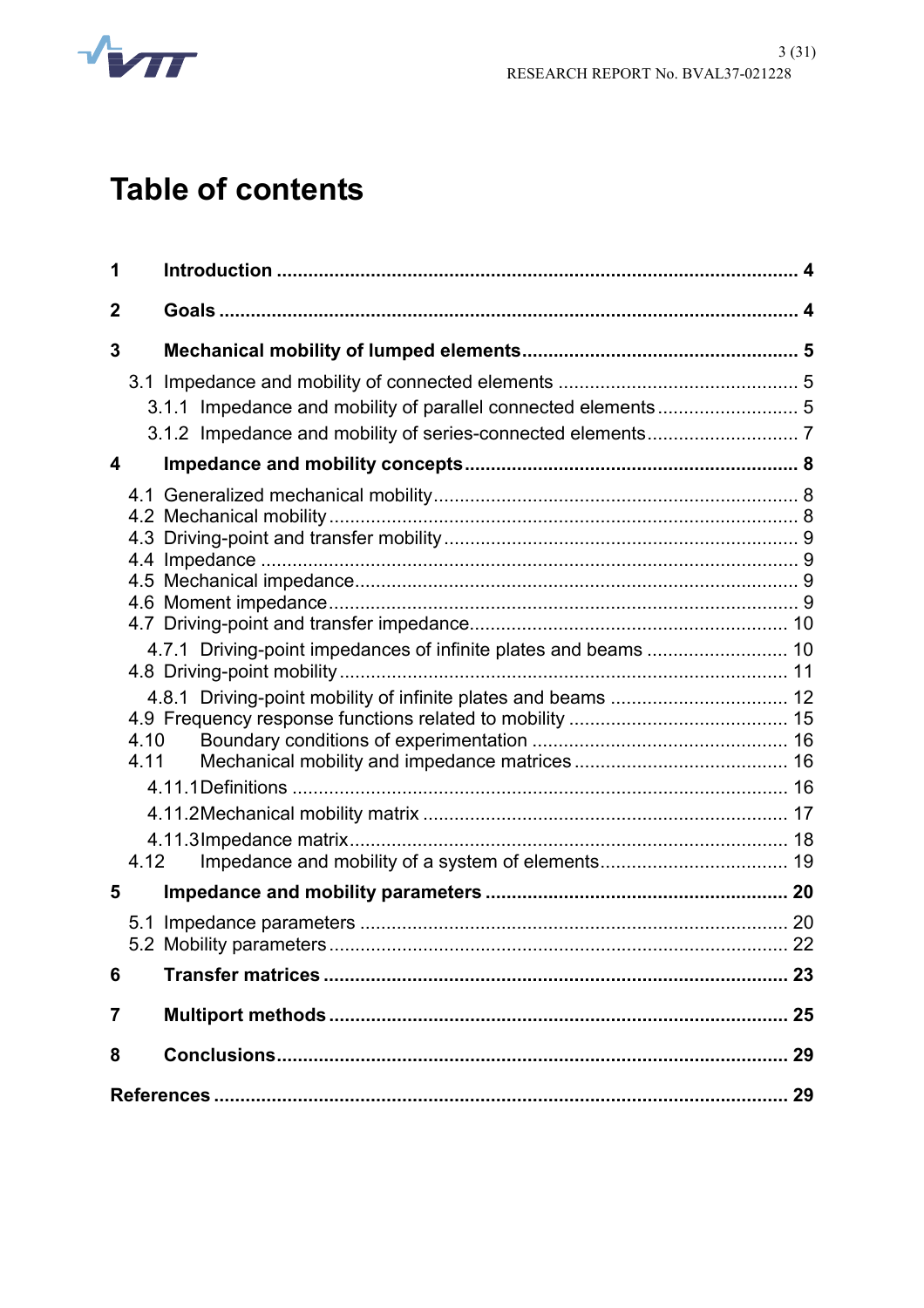

## **1 Introduction**

Low noise design ([1], [2], and [3]) and design of quiet structures [4] are getting more emphasis at the design stage and it has an important impact on the marketability and competitiveness of many products. At the design stage it is often asked to predict the resulted sound levels of a machine or component. To do this, one needs to analyze all the excitation sources and their interactions with the structures and transmission paths. For air-borne sound well-established design and measurement methods are nowadays available. Instead for structure-borne sound the methods for characterization of machines or components as sources of structure-borne sound are still in phase of intensive research and development (see e.g., references [8] - [18], [29] - [37], [38] -[40], and [41]).

Analysis methods of structure-borne sound transmission must be able to handle with different parts of the built-up structure and with the whole structure as well. Substructuring technique allows the properties of the assembled structure to be calculated using the properties of its parts. In the modelling using substructuring one important requirement is to be able to utilize also measured input data because the properties of mechanical parts vary and sometimes the only way is to use measured input data. The so-called impedance or mobility technique allows both substructuring and use of measured input data [5]. The roles of experiments with computational experimentation are thoroughly discussed by Frank Fahy in [6]. This report is closely related to the state-of-the-art -review "Vibrational power methods in control of sound and vibration" made in this same research program [7]. However, for easiness of reading some basic concepts and definitions are repeated here.

## **2 Goals**

The topic of this short literature review is the applications of the mechanical mobility technique. The main emphasis is given to general mobility concepts and how this technique could be used as a means to study the generation and transmission of vibration in mechanical built-up structures. Also the analysis of vibrations in mechanical built-up structures using mobility technique is considered. It is well known that the transmitted power from source to the receiving structure is dependent on the mobilities of the source and the receiver [41]. That is why the applications of this technique are also sought in the context of machine seating design (see e.g.,  $[5]$ ).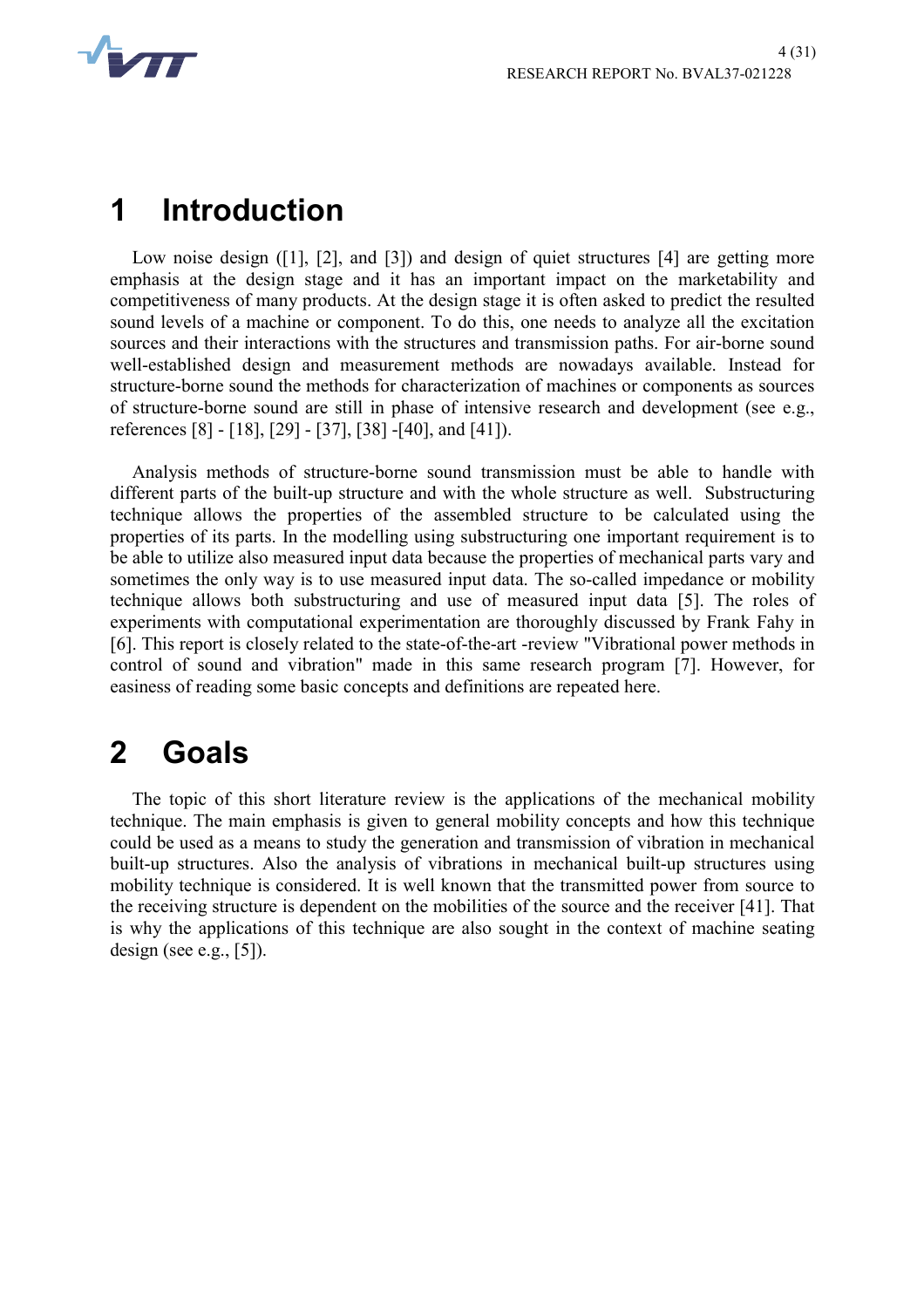

## **3 Mechanical mobility of lumped elements**

Real structures or physical systems can be modelled using idealized mechanical elements with lumped constants. Such elements are mechanical resistance (or damping), spring, and mass. For these elements the mobilities are [28]:

resistance:

$$
Y_c = \frac{1}{c},\tag{1}
$$

where *c* is mechanical resistance with SI unit  $[(N \cdot s)/m]$ ;

spring:

$$
Y_k = \frac{i\omega}{k},\tag{2}
$$

where  $k$  is spring stiffness with SI unit  $[N/m]$ ; and

mass:

$$
Y_m = \frac{1}{i\omega m} = \frac{-i}{\omega m},\tag{3}
$$

where *m* is element mass with SI unit [kg]. The mobility magnitude as a function of frequency of these idealized mechanical elements is presented in Figure 1.



Figure 1. The mobility magnitudes of an ideal mechanical resistance  $|Y_c|$ , spring  $|Y_k|$  and mass  $|Y_m|$  as a function of frequency.

### 3.1 Impedance and mobility of connected elements

#### 3.1.1 Impedance and mobility of parallel connected elements

The properties of mechanical systems can be analyzed using mechanical impedance or mobility concepts. In the analysis impedance and mobility are determined at the points of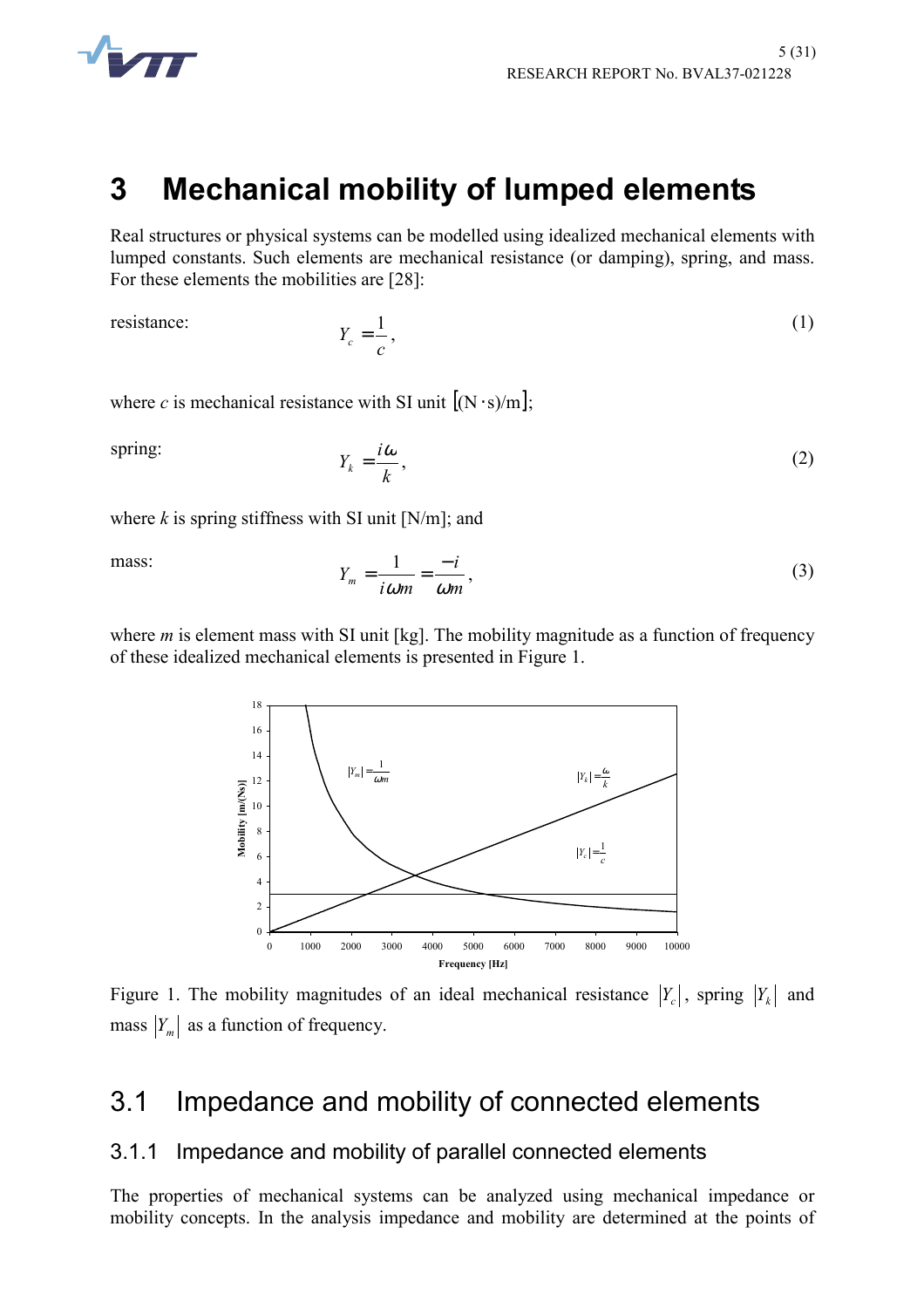

force excitation or paths for transmitting forces, or at points of common velocities [28]. In Figure 2 the exciting force *F* causes the common velocity at the connection point A, which is common for the parallel connected spring and resistance.



Figure 2. Schematic presentation of a mechanical system consisting of a spring (spring stiffness *k*) and a mechanical resistance (resistance *c*) connected parallel at points A and B. The exciting force *F* gives a common velocity *v* for both elements at point A referred to the stiff point B.

The force required giving the resistance the velocity  $\nu$  is obtained from [28]

$$
F_c = \frac{v}{Y_c} = \frac{v}{1/c}.
$$

The force required giving this same velocity for the spring is obtained from [28]

$$
F_k = \frac{v}{Y_k} = \frac{v}{i\omega/k}.
$$

The total force  $F$  is the sum of parallel forces

$$
F = F_c + F_k = v \left( \frac{1}{1/c} + \frac{1}{i\omega/k} \right) = \frac{v}{Y_p}.
$$

From this it is seen that the inverse of the total mobility  $Y_p$  of the parallel-connected elements is

$$
\frac{1}{Y_{\rm p}} = \sum_{i=1}^{n} \frac{1}{Y_i},\tag{4}
$$

where *n* is the number of parallel-connected elements. The total impedance  $Z_p$  of parallelconnected elements can be obtained from [28]

$$
Z_{\rm p} = \sum_{i=1}^{n} Z_i \,, \tag{5}
$$

where *n* is the number of parallel-connected elements with mechanical impedances  $Z_i$ .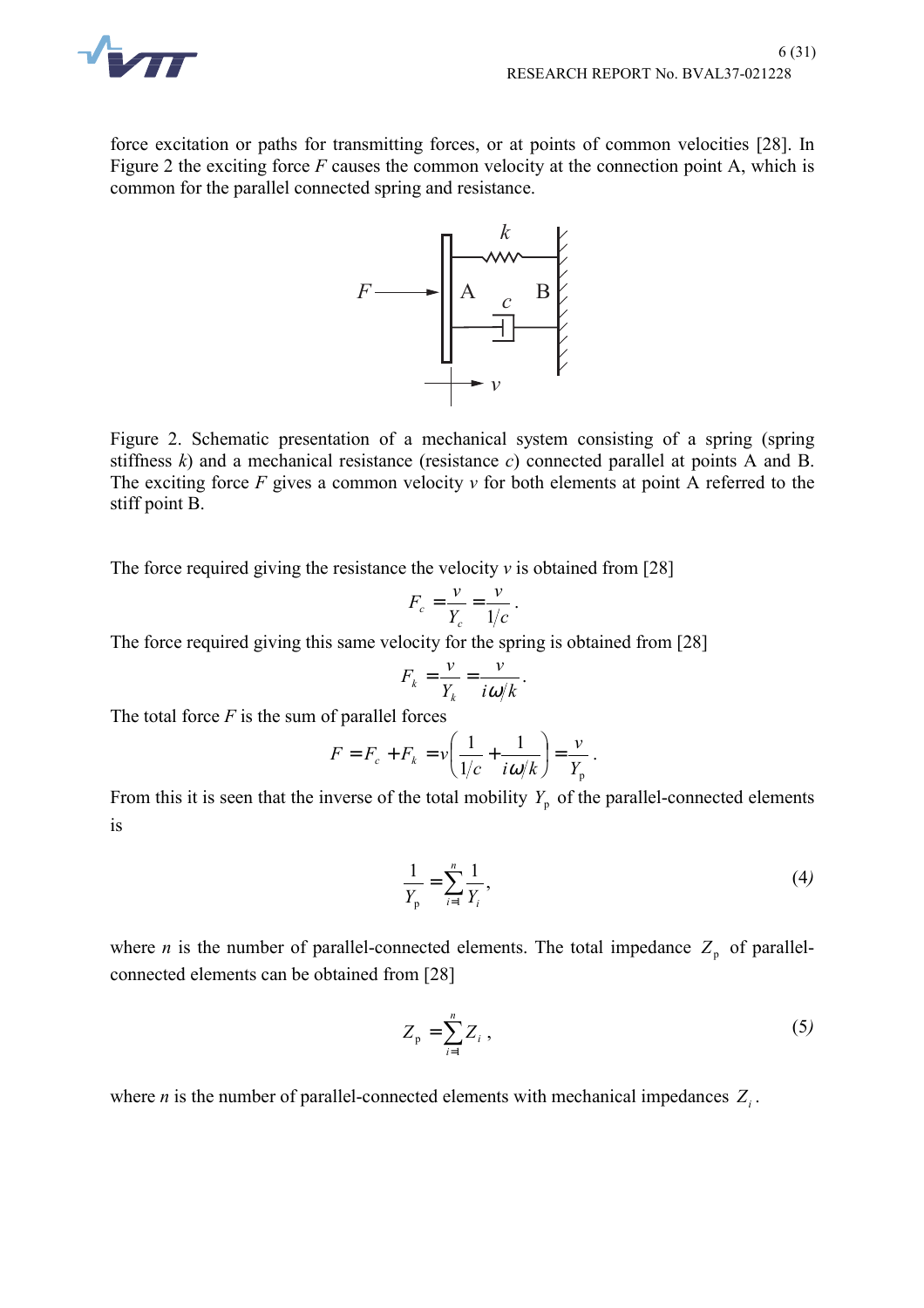

#### 3.1.2 Impedance and mobility of series-connected elements

Another basic way of connecting elements is series connection, which is presented in Figure 3.



Figure 3. A system consisting of two series-connected mechanical elements with mobilities *Y*<sub>1</sub> and *Y*<sub>2</sub>. The exciting force F gives relative velocities  $v_a$  and  $v_b$  between the end connections of each element. The velocities of the connection points 1 and 2 relative to the stationary reference are  $v_1$  and  $v_2$ .

The velocities of the connection points 1 and 2 are:

$$
v_2 = v_b
$$
 and  $v_1 = v_2 + (v_1 - v_2) = v_b + v_a$ .

The total mobility at the point number 1 is  $Y = v_1 / F$ , and the same force *F* is acting on both elements. The relative velocities expressed with mobilities are:

$$
v_a = FY_1
$$
 and  $v_b = FY_2$ .

So the total mobility is

$$
Y = \frac{v_1}{F} = \frac{v_a + v_b}{F} = \frac{FY_1 + FY_2}{F} = Y_1 + Y_2.
$$

The total mobility  $Y_s$  of *n* series connected elements is thus

$$
Y_{\rm s} = \sum_{i=1}^{n} Y_i \,, \tag{6}
$$

where  $Y_i$  is the mobility of element *i*.

The total impedance  $Z_s$  of ideal series connected elements is obtained from

$$
\frac{1}{Z_s} = \sum_{i=1}^n \frac{1}{Z_i},\tag{7}
$$

where *n* is the number of series-connected elements with mechanical impedances  $Z_i$ .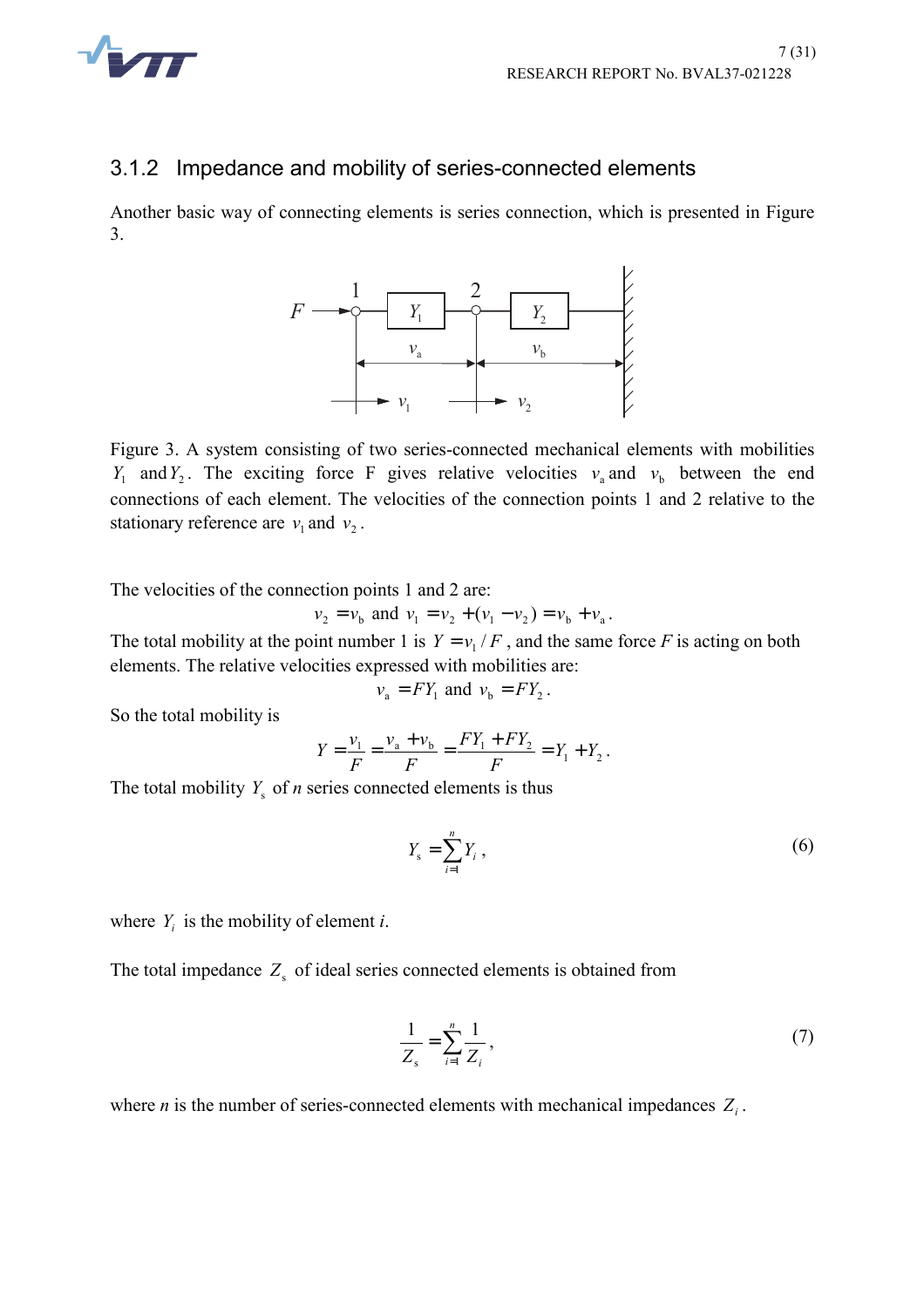

## **4 Impedance and mobility concepts**

#### 4.1 Generalized mechanical mobility

Consider a linear and time invariant system, which is excited by a force field  $\hat{f}$  ⋅ exp(*iωt*) expressed as complex force amplitude  $f$  times a harmonically varying function of time  $\exp(i\omega t)$ . Owing to the system linearity the corresponding velocity field is also harmonic,  $\hat{v} \cdot \exp(i\omega t)$ , and the ratio  $\hat{v}/\hat{f}$ If is independent of the amplitude of the exciting force [5]. When the excitation is harmonic at angular frequency  $\omega$ , the generalized mechanical mobility can be defined as the ratio between the complex amplitudes of the velocity field and the force field as [5]

$$
y(\omega) = \frac{\widehat{v}(\omega)}{\widehat{f}(\omega)}.
$$
 (8)

#### 4.2 Mechanical mobility

ISO 7626-1 [19] defines mechanical mobility  $Y_{ij}$  as: "The frequency-response function formed by the ratio of the velocity-response phasor at point *i* to the excitation force phasor at point *j*, with all other measurement points on the structure allowed to respond freely without any constraints other than those constraints which represent the normal support of the structure in its intended application." The definition is given mathematically in Eq. (9)

$$
Y_{ij} = \nu_i / F_j \tag{9}
$$

where  $v_i$  is the velocity-response phasor at point *i* and  $F_j$  the force phasor at point *j*.

The velocity response can be either translational or rotational, and the excitation can be either a rectilinear force or a moment. Frequency response function is defined as the frequency dependent ratio of the motion-response phasor to the phasor of the excitation force [19].

Mechanical mobility is sometimes called mechanical admittance. Likewise the complex mobility *Y* can be written as

$$
Y = G + iB \tag{10}
$$

where the real part *G* is called the conductance and the imaginary part *B* the susceptance. The SI unit of mechanical mobility is  $[m/(N \cdot s)]$ .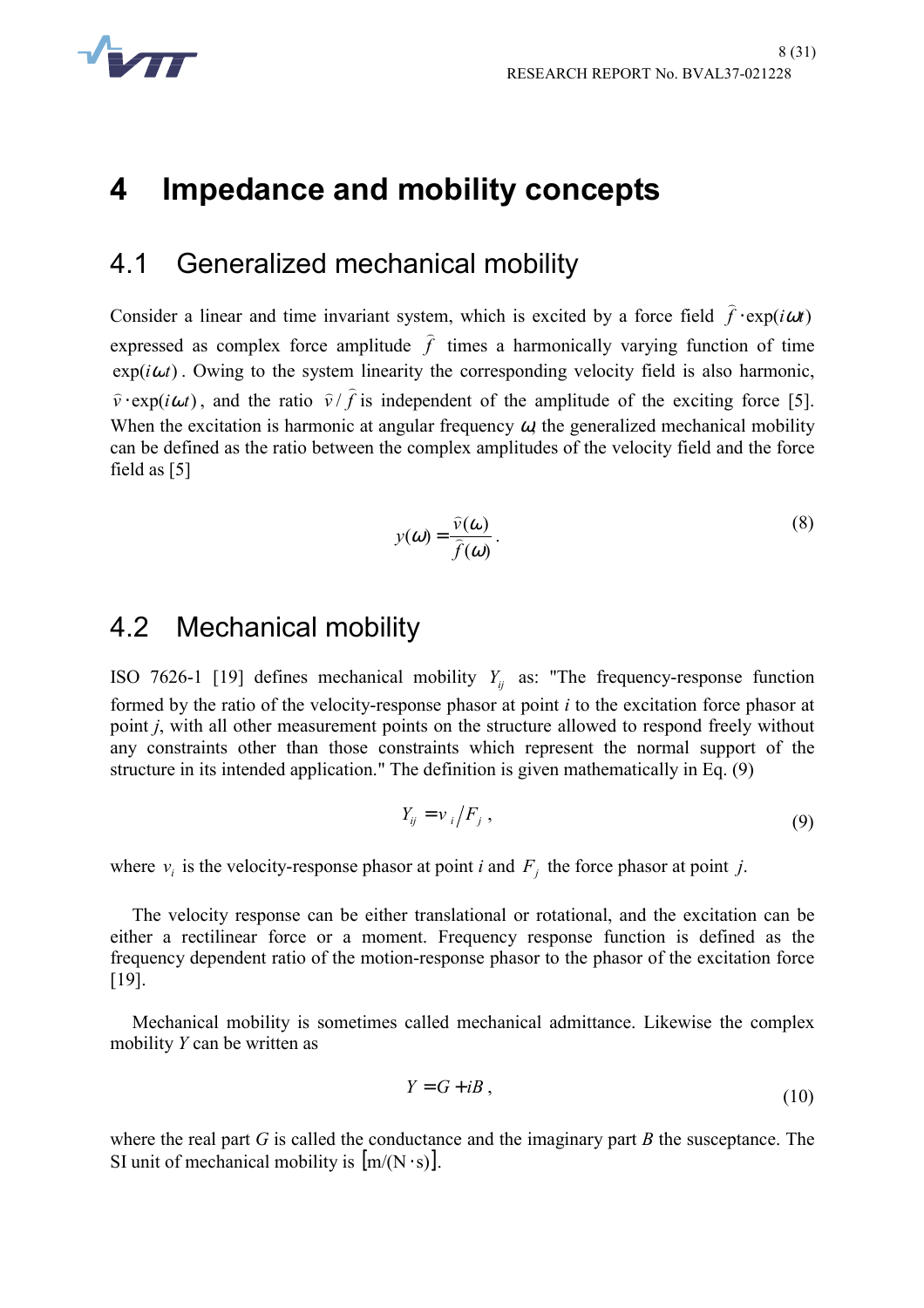

## 4.3 Driving-point and transfer mobility

Direct (mechanical) mobility or driving-point (mechanical) mobility  $Y_{ii}$  is the complex ratio of velocity and force taken at the same point in a mechanical system during simple harmonic motion [20]. Here point means both a location and a direction. Sometimes the term coordinate is used instead of point. Transfer mechanical mobility  $Y_{ii}$  is the complex ratio of the velocity  $v_i$  measured at the point *i* in the mechanical system to the force excitation  $F_i$  at the point *j* in the same system during simple harmonic motion [20].

#### 4.4 Impedance

Impedance is defined as the complex ratio of a harmonic excitation of a linear system to its response during simple harmonic vibration. Both the excitation and the response are complex and their magnitudes increase linearly with time at the same rate [20].

#### 4.5 Mechanical impedance

The mechanical impedance is defined in a mechanical system as the complex ratio of force to velocity as [21], [22]

$$
Z = \frac{\hat{F}}{\hat{v}},\tag{11}
$$

where  $\hat{F}$  is the phasor of the exciting force, and  $\hat{v}$  is the phasor of the velocity as a response at the excitation region. The mechanical impedance is generally a complex function of frequency, because the force and resulting velocity vary with frequency. This general definition is not unique, because the excitation region can be a finite area, and the velocity can vary within this area.

#### 4.6 Moment impedance

In practical situations the force impedance does not cover all the possibilities. Especially this is true in the case of flexural vibrations when moments and angular velocities are of equal importance as forces and translational velocities. The moment impedance *W* is defined with the exciting moment *M* and the resulting angular velocity  $\omega$  as [21]

$$
W = \frac{M}{\omega} \tag{12}
$$

The force and moment impedances are not enough to describe completely the response for a point excitation; in general a coupling term is needed [21]. So one must consider carefully if there is only a force or moment excitation and if any coupling terms are needed.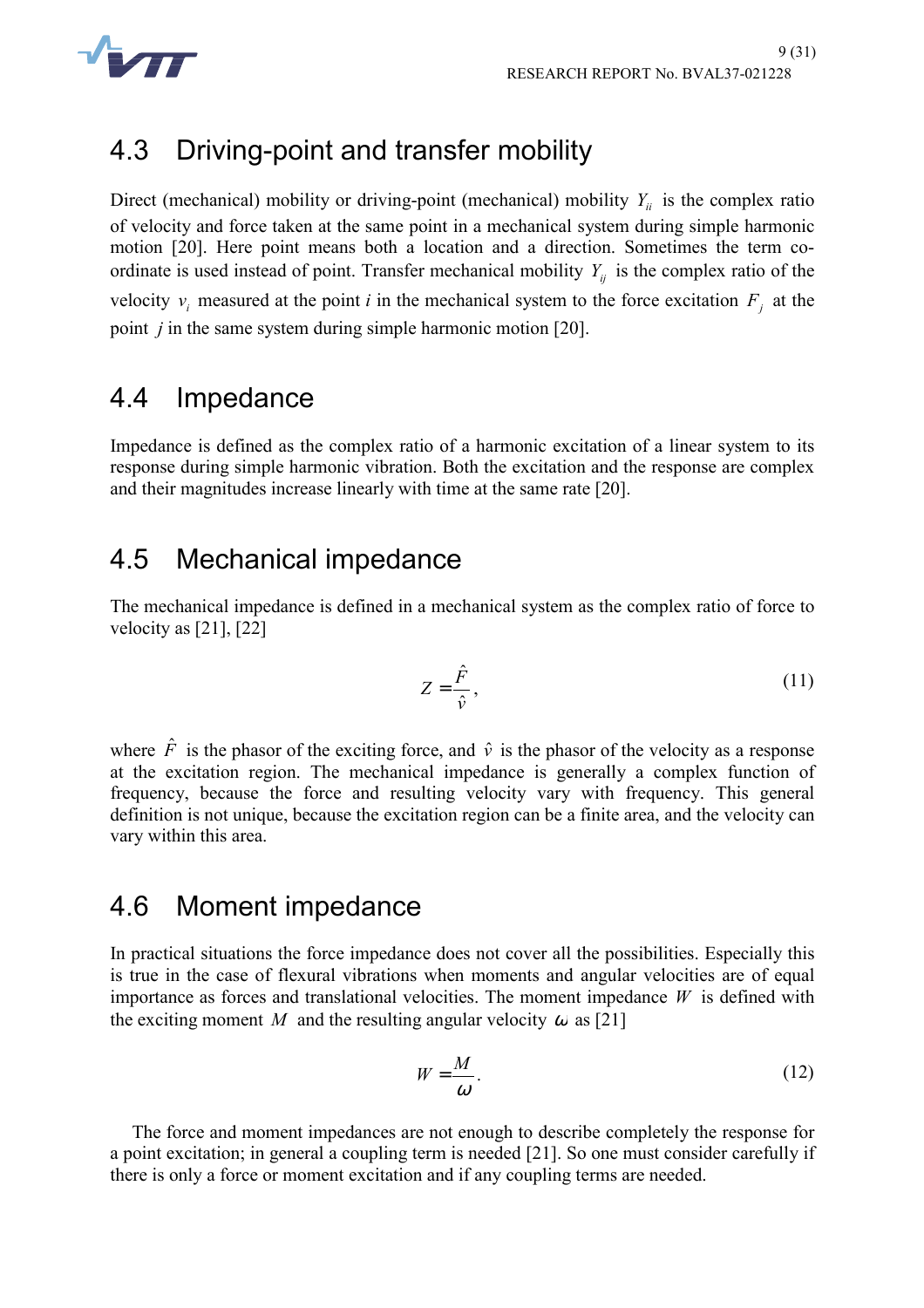

## 4.7 Driving-point and transfer impedance

Driving-point impedance of a linear mechanical system undergoing sinusoidal vibration is defined as the complex ratio of the exciting force to the velocity response when both are taken at the same point [20]. Here point means both a location and a direction.

When measuring the point impedance of beam or plate structures, the diameter of the contact area should be less than one-tenth of a flexural wavelength, and not much less than the thickness of the structure under measurement [21].

Transfer impedance of a linear mechanical system undergoing sinusoidal vibration is defined as the complex ratio of the exciting force to the velocity response at another point [20]. Here point means both a location and a direction.

#### 4.7.1 Driving-point impedances of infinite plates and beams

In Table 1 is given some impedance formulas of practical interest in noise control work. In many practical problems these impedance formulas can be applied for finite built-up structures when the frequency is high enough as often is when consideration is given to structure-borne sound.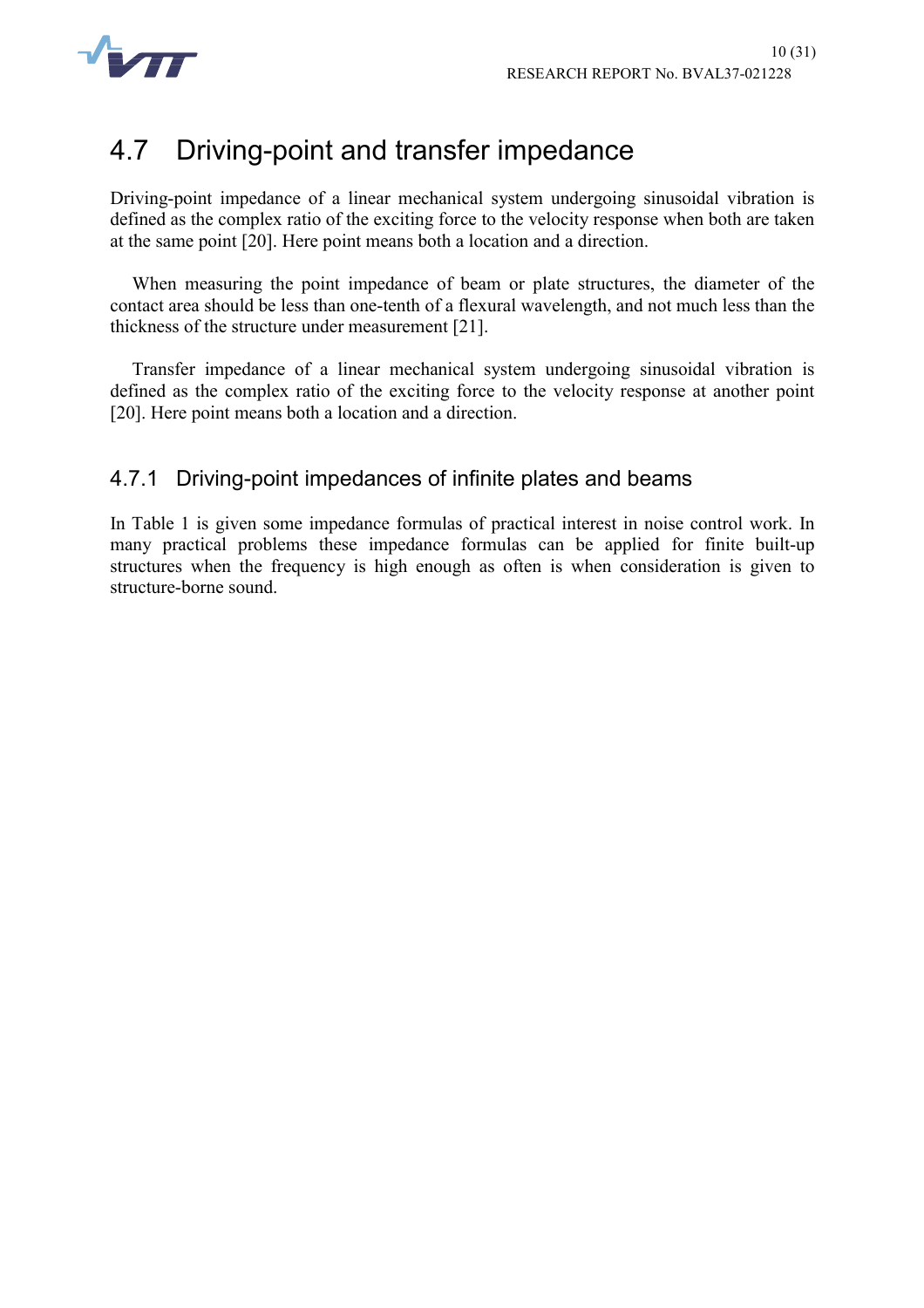

 $Z = S\sqrt{E\varrho} = \varrho Sc_L = \omega \varrho S \frac{\lambda_L}{2\pi}$ Beam, longitudinal  $Z = \frac{1}{2} \rho Sc_B(1+j)$  $\approx 0.67 \,\mathrm{e}S\sqrt{c_Lhf} \,(1+j)$  $\approx \omega_Q S \frac{\lambda_B (1+j)}{4\pi}$ <br>Z =  $2 \varrho Sc_B(1+j)$ Thin beam  $\approx 2.67 \rho S \sqrt{c_L hf} (1+j)$  $\approx \omega \varrho S \frac{\lambda_B (1+j)}{\pi}$  $Z = 8\sqrt{B' \varrho h} \approx 2.3 c_L \varrho h^2 \approx \omega \varrho h \frac{\lambda_B^2}{5}$ Thin Iso tropic plate  $Z = 3.5 \sqrt{B' \varrho h} \, \approx \, c_L \varrho h^2 \approx \, \omega \varrho h \, \frac{\lambda_B^2}{11.5}$ see Eq. (78b) for  $\frac{1}{Z}$ Thick Beam see Eq. (78a) for  $\frac{1}{Z}$ Thick Plate  $W = \frac{1}{2} \, \varrho S c_B \, \frac{(1-j)}{k_B^2}$  $\approx 0.03 \varrho S \sqrt{\frac{c_1^3 h^3}{f}} \frac{(1-j)}{\sqrt{f}}$ Thin beam<sup>1</sup>  $W = 2 \varrho Sc_B \frac{(1-j)}{k_B^2}$  $\approx 0.12 \varrho S \sqrt{c_L^3 h^3} \, \frac{(1-j)}{\sqrt{f}}$  $\frac{1}{W} = \left(1 - \frac{4j}{\pi} \ln 0.9ka\right) \frac{\omega}{16B'}$  $\approx \left(1 - \frac{4j}{\pi} \ln 0.9ka\right) \frac{4.8f}{c_L^2 e^{h^3}}$ Thin Iso tropic plate  $\frac{1}{W} = (1 - 1.46j \ln 0.9ka) \frac{\omega}{5.3B'}$ 

Table 1. Driving-point impedances of infinite beams and plates [21].

<sup>1</sup> Flexure, or predominantly flexure.

## 4.8 Driving-point mobility

Mechanical driving-point mobility is defined as the frequency response function formed by the ratio of the velocity response phasor at point *i* to the excitation force phasor at the same point *i.* The velocity response can be either translational (velocity *v*) or rotational (angular velocity  $\omega = \dot{\theta}$ , where  $\dot{\theta}$  is angular displacement), and the excitation force can be either a rectilinear force *F* or torque *T*.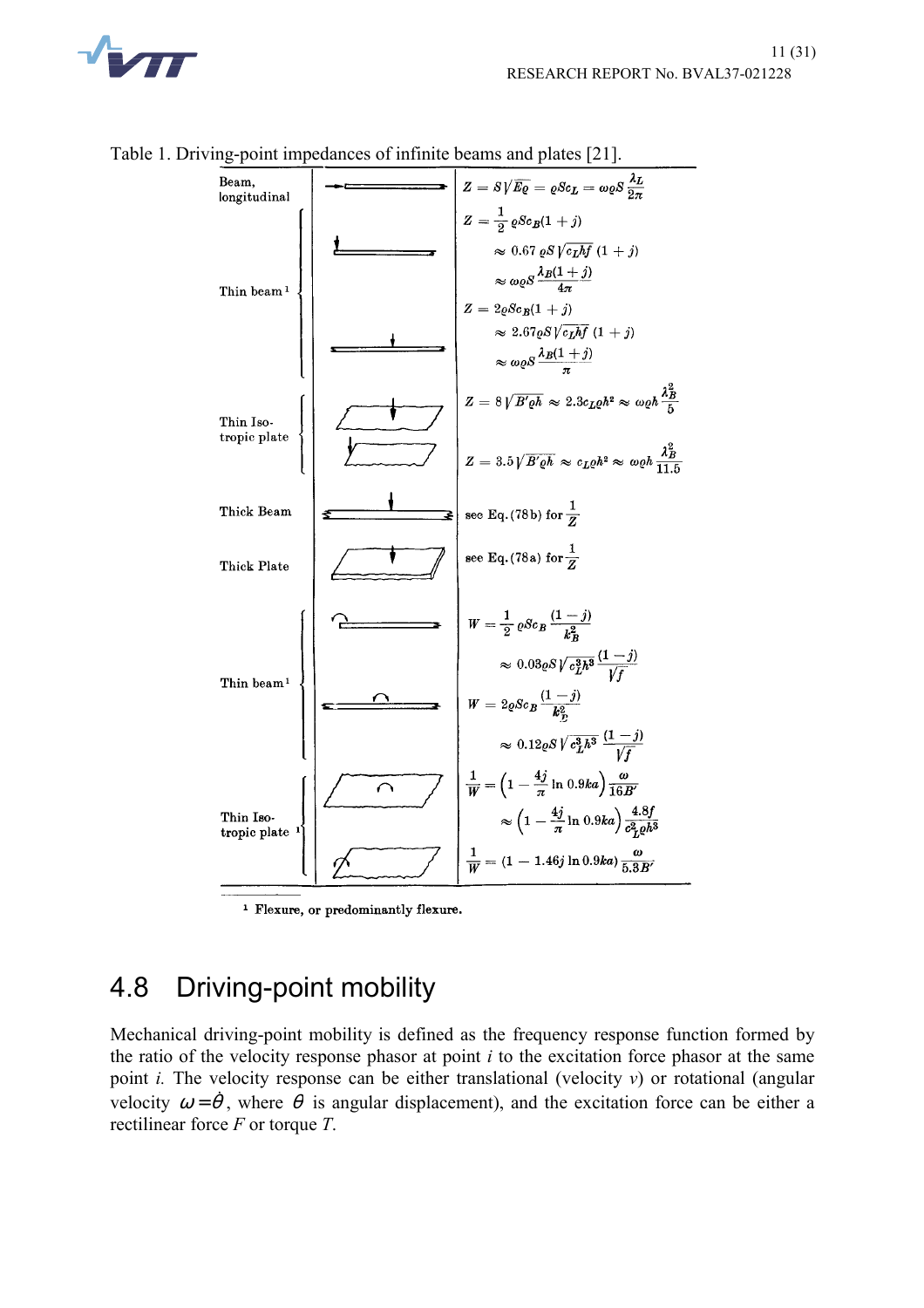

#### 4.8.1 Driving-point mobility of infinite plates and beams

The driving-point mobilities given in Table 2 apply to infinite structures in which no resonances can occur. In real finite structures there are always reflections from discontinuities e.g. from junctions and these usually give a resonant response. The damping in the structure controls the magnitude of the vibration amplitudes in the resonance. Usually the largest amplitude will occur at the first resonance frequency. So the largest error in the response will occur at the resonance frequency if the finite structure is replaced by an equivalent infinite structure. The driving-point mobility of a finite structure (for e<sup>-iot</sup> notation) can be written as [23]

$$
\frac{\nu}{F} = -i\omega \sum_{N} \frac{[\psi_n]^2}{\omega_n^2 (1 - i\eta) - \omega^2},\tag{13}
$$

where  $\omega_n$  is the real resonance angular frequency,  $\eta$  the hysteretic loss factor, *n* the mode number, and  $\psi_n$  is the amplitude of the mode shape. If the damping is small then the effect of the off-resonance terms is small on the amplitude. For a finite structure approximate drivingpoint mobility can be written as

$$
\frac{\nu}{F} = \frac{\left[\psi_n\right]^2}{\omega_n \eta},\tag{14}
$$

if the spacing between resonances is large [23].

If the largest peak mobility values are used when a finite structure is modelled using mobilities of an infinite structure, then the worst case and the largest errors are obtained [23]. The ratio of the point mobility of a finite structure to the point mobility of an infinite structure is also represented in Table 2. From this table it is seen that in practical cases a good approximate mobility is obtained if the properties of an infinite structure is used when estimating the properties of a finite structure.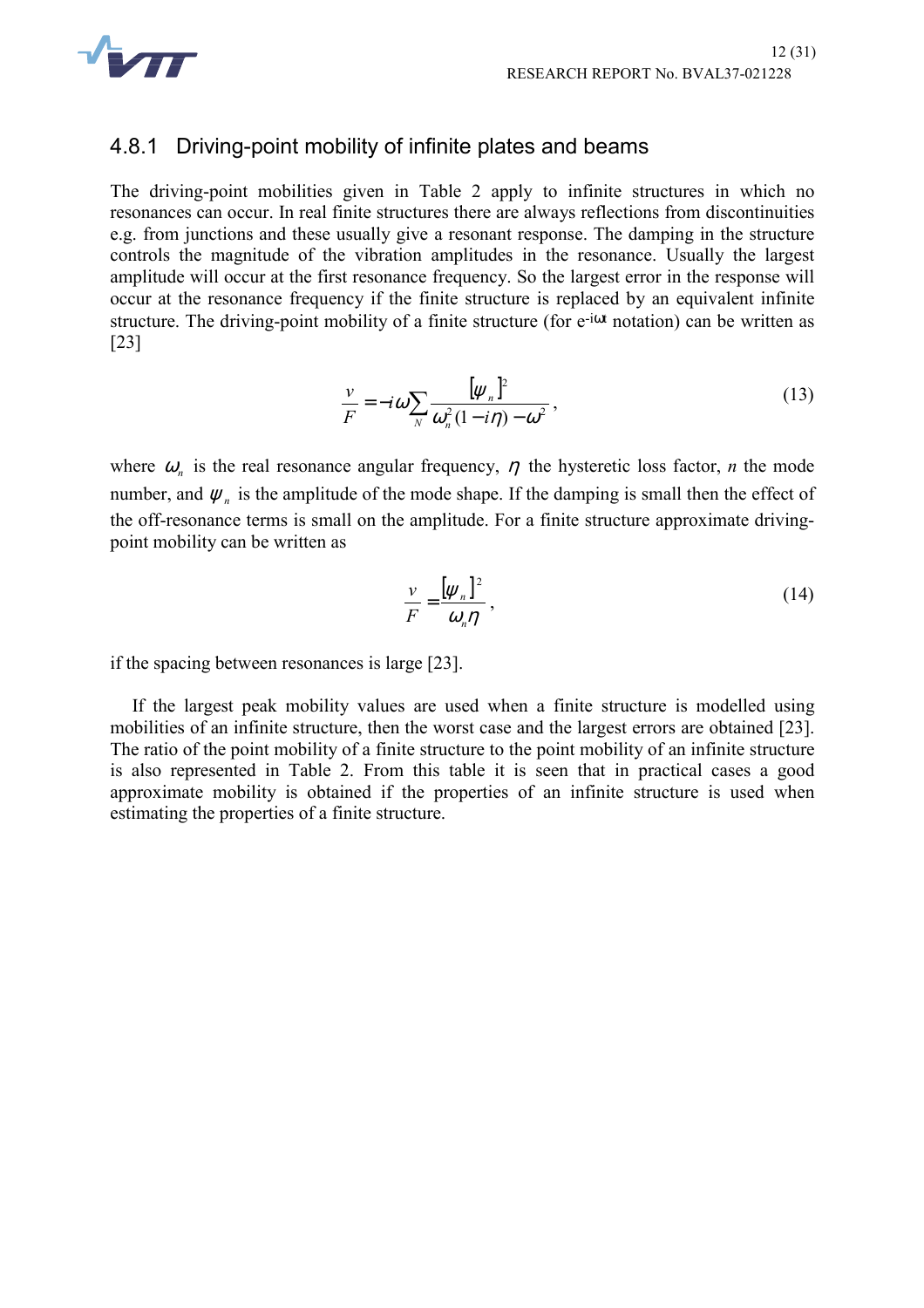

Table 2. Properties of infinite system (notes:  $*$ , torque applied about axis parallel to  $l_2$ ; time dependence of form e<sup>ion</sup>

Table 2. Properties of infinite system (notes: \*, torque applied about axis parallel to l<sub>2</sub>; time dependence of form e<sup>iot</sup>

| assumed $[23]$                                                                                 |                                                                                                                                                        |                                                                               |                                                                                                                                                                            |
|------------------------------------------------------------------------------------------------|--------------------------------------------------------------------------------------------------------------------------------------------------------|-------------------------------------------------------------------------------|----------------------------------------------------------------------------------------------------------------------------------------------------------------------------|
| System                                                                                         | Driving point mobility                                                                                                                                 | Power flow into system<br>force or torque source<br>$\widehat{\epsilon}$      | velocity or angular velocity source<br>Power flow into system;                                                                                                             |
| $\infty$ $\leq$<br>Ŀ<br>$\frac{1}{8}$<br>Beam longitudinal<br>force excitation<br>wave motion; | $\frac{1}{2A\sqrt{E\rho}}$<br>.<br>اس∧   اسم<br>س                                                                                                      | $P_s = \frac{ F ^2}{4A\sqrt{E\rho}}$                                          | $P_s = 4 \xi ^2 A \sqrt{E\rho}$                                                                                                                                            |
| 。<br>11<br>$\frac{1}{8}$<br>torque excitation<br>wave motion;<br>Beam torsional                | $rac{1}{2\sqrt{GQJ}}$                                                                                                                                  | $P_s = \frac{ T ^2}{4\sqrt{GQJ}}$                                             | $P_s = 4  \hat{\theta} ^2 \sqrt{GQJ}$                                                                                                                                      |
| $\frac{8}{11}$<br>$\frac{1}{8}$<br>force excitation<br>wave motion;<br>Beam flexural           | $=\frac{(1-i)}{4A\rho\sqrt{\omega}}\left(\frac{A\rho}{EI}\right)^{1/4}$                                                                                | $P_s = \frac{ F ^2}{8A\rho\sqrt{\omega}} \left(\frac{A\rho}{EI}\right)^{1/4}$ | $P_s =  \dot{\xi} ^2 A \rho \sqrt{\omega} \left(\frac{EI}{\rho A}\right)^{1/4}$                                                                                            |
| Ф<br>∳<br>8<br>torque excitation<br>wave motion;<br>Beam flexural                              | $\Rightarrow \infty$ $\frac{\theta}{T} = \frac{(1+i)\sqrt{\omega}}{4EI} \left(\frac{EI}{\rho A}\right)^{1/4}$                                          | $P_s = \frac{ T ^2 \sqrt{\omega}}{8EI} \left(\frac{EI}{\rho A}\right)^{1/4}$  | $P_s = \frac{ \hat{\theta}  EI}{\sqrt{\omega}} \left(\frac{\rho A}{EI}\right)^{1/4}$                                                                                       |
| پ<br>س<br>h,<br>force excitation<br>wave motion;<br>Plate flexural                             | $8\sqrt{B_p\,\rho h}$                                                                                                                                  | $P_s = \frac{ F ^2}{16\sqrt{B_p\rho h}}$                                      | $P_s = 4 \dot{\xi} ^2 \sqrt{B_p \rho h}$                                                                                                                                   |
| $\mathcal{L}^{\star}$<br>torque excitation<br>wave motion;<br>Plate flexural                   | $\times \left[1-\frac{14}{\pi}\ln ka+\frac{18L}{\pi(1-v)}\left(\frac{h}{\pi\alpha}\right)^2\right]$<br>$\frac{\omega}{8B_p(1+L)}$<br>$=\frac{1}{\phi}$ | $P_s = \frac{\omega  T ^2}{16B_p(1+L)}$                                       | $\omega \left\{ 1 + \left[ \frac{4}{\pi} \ln k a - \frac{8L}{\pi (1 - v)} \left( \frac{h}{na} \right)^2 \right] \right\}$<br>$4\, \dot\theta ^2\,B_p(1+L)$<br>$P_{\infty}$ |
|                                                                                                |                                                                                                                                                        |                                                                               |                                                                                                                                                                            |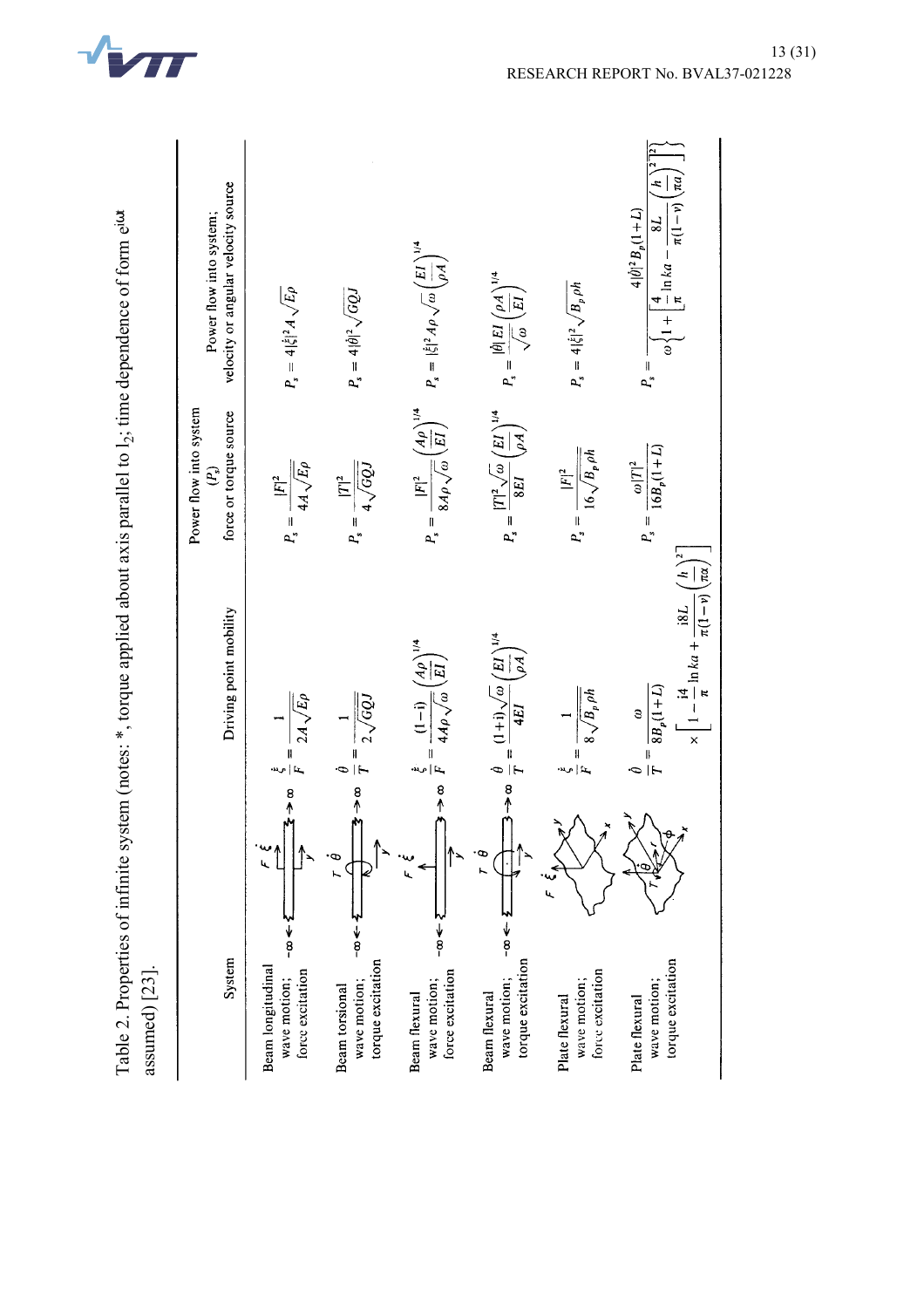| System                                                | Onset of infinite<br>behaviour                                    | Largest point mobility of<br>finite system                                      | infinite system<br>Ratio of finite<br>maximum to<br>system                                            | Wavenumber (k)                                  | Displacement of structure                                                                                                                                                                                                                                         |
|-------------------------------------------------------|-------------------------------------------------------------------|---------------------------------------------------------------------------------|-------------------------------------------------------------------------------------------------------|-------------------------------------------------|-------------------------------------------------------------------------------------------------------------------------------------------------------------------------------------------------------------------------------------------------------------------|
| Beam longitudinal<br>force excitation<br>wave motion; | $\frac{\pi}{\omega} < \frac{\pi}{\omega}$                         | $\frac{2}{\pi A\eta\sqrt{E\rho}}$<br>$\beta_i =$                                | ŗΩ<br>$ \beta_{\infty} $                                                                              | $k = \omega \sqrt{\left(\frac{\rho}{E}\right)}$ | $2\omega A \sqrt{E\rho}$<br>$-iF e^{-iky}$<br>$\xi(y) =$                                                                                                                                                                                                          |
| torque excitation<br>wave motion;<br>Beam torsional   | $\frac{1}{2}$<br>$\frac{\pi}{\omega} > \frac{\pi}{\zeta}$         | $\mu\sqrt{GQJ}$<br>$\sim$                                                       | $\pi\eta$<br>4<br>ľ<br>$\mathbb{E}_{l}$<br>$ \beta_{\infty} $                                         | $\widetilde{\frac{55}{5}}$<br>$k = \omega$      | $2\omega\sqrt{GQJ}$<br>$-iT e^{-iky}$<br>$\theta(y) = -$                                                                                                                                                                                                          |
| force excitation<br>wave motion;<br>Beam flexural     | $\left(\frac{EI}{\rho A}\right)^{1/4}$<br>$4\pi$<br>$\frac{8}{3}$ | $\pi^2\eta\sqrt{\rho A E}I$<br>$\tilde{z}$<br>$\beta_i =$ .                     | $4\sqrt{2}$<br>$\pi\eta$<br>$\mathbb{E}$<br>$ \beta_{\infty} $                                        |                                                 | $k = \sqrt{\omega} \left(\frac{\rho A}{EI}\right)^{1/4} \xi(y) = \frac{-iF}{4EIk^3} [e^{-iky} - ie^{-ky}]$                                                                                                                                                        |
| torque excitation<br>wave motion;<br>Beam flexural    | $\sqrt{\frac{Fd}{H}}$<br>$\frac{1}{\pi}$<br>$\frac{1}{3}$         | $ln\sqrt{\rho AEI}$                                                             | $2\sqrt{2}$<br>$\pi$<br>$\frac{\left \beta_{i}\right }{\left \beta_{i}\right }$<br>$ \beta_{\infty} $ |                                                 | $k = \sqrt{\omega} \left(\frac{\rho A}{EI}\right)^{1/4} \xi(y) = \frac{T}{4EIk^2} [e^{-iky} - e^{-ky}]$                                                                                                                                                           |
| force excitation<br>wave motion;<br>Plate flexural    | $l_1 l_2 \wedge$<br>∞<br>$\frac{1}{3}$                            | $\pi^2\eta\sqrt{\rho h B_p(l_1^2+l_2^2)}$<br>$4l_1 l_2$<br>$\beta_i =$          | $\begin{bmatrix} \beta_i \end{bmatrix}$<br>$ \beta_{\infty} $                                         |                                                 | $e^{-i(rk - \pi/4)}$<br>$\sqrt{\frac{2}{r k \pi}}$<br>$\frac{32l_1l_2}{\pi^2\eta(l_1^2+l_2^2)} k = \sqrt{\omega} \left(\frac{\rho h}{B_p}\right)^{1/4}$ Valid in far field only<br>$\pi^-$<br>$\xi(r,\phi) = \frac{-\mathrm{i} F}{8B_{p}k^{2}}\sqrt{2k_{p}k^{2}}$ |
| torque excitation<br>wave motion;<br>Plate flexural   | $l_1 l_2 \wedge$<br>$\infty$<br>$\frac{1}{3}$                     | $\eta \sqrt{\rho h B_p} l_1(2l_2^2 + l_1^2)$<br>16l <sub>2</sub><br>$\beta_i =$ |                                                                                                       |                                                 | $\left(\frac{2}{rk\pi}\right)e^{-(rk-\pi/4)}\sin\phi$<br>$k = \sqrt{\omega} \left(\frac{\rho h}{B_p}\right)^{1/4}$ Valid in far field only<br>$(r, \phi) = \frac{1}{8B_p k} \sqrt{\left(\frac{1}{2}\right)^2}$                                                    |

Table 2. Continued Table 2. Continued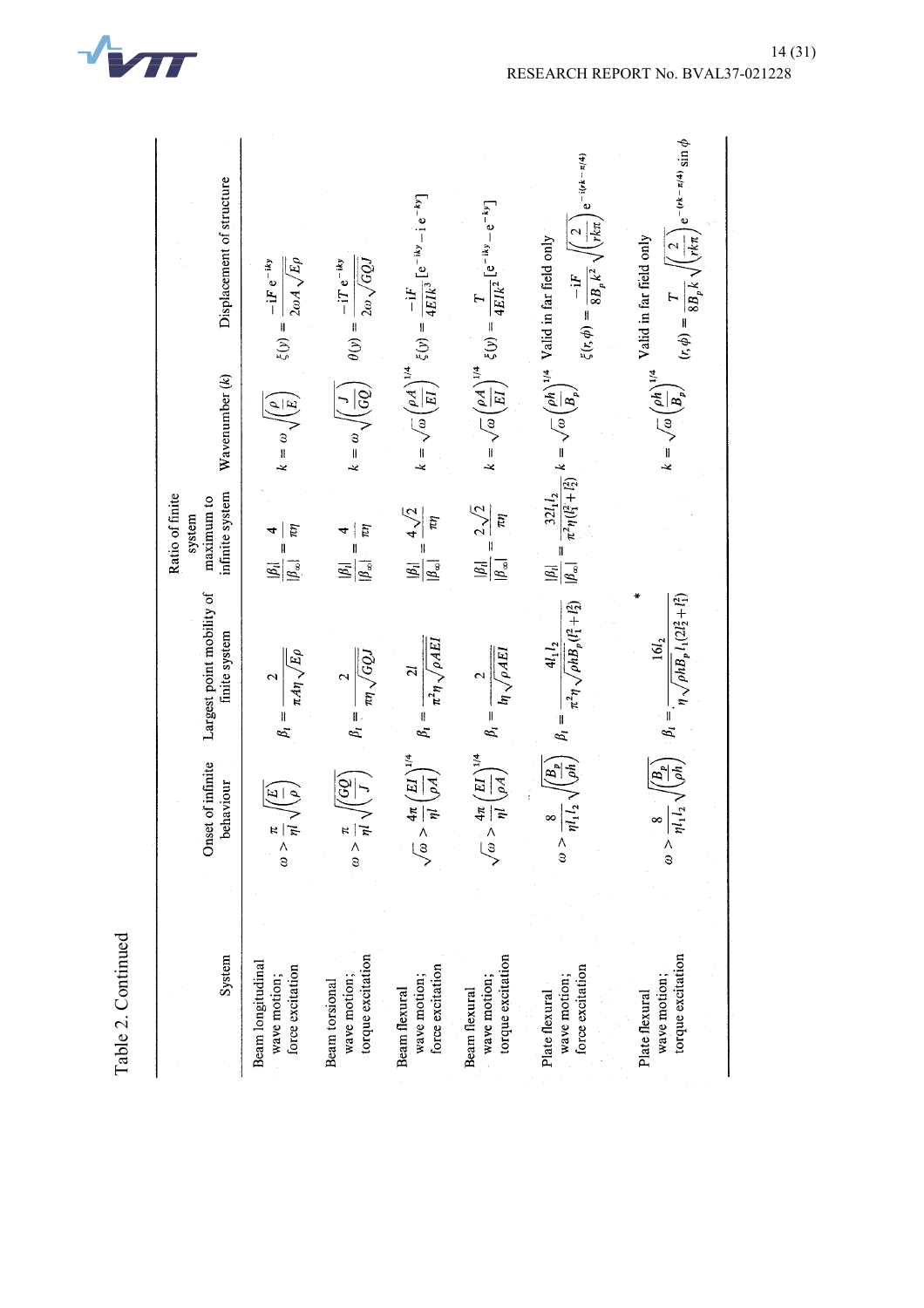

| Table 2. Continued. List of symbols [23]. |  |  |  |  |  |
|-------------------------------------------|--|--|--|--|--|
|-------------------------------------------|--|--|--|--|--|

|         | $1$ avit $2$ . Continuou, List of symbols $ 25 $ . |                  |                                     |
|---------|----------------------------------------------------|------------------|-------------------------------------|
| A       | cross-sectional area of beam                       |                  | length of beam or plate; subscript, |
| $B_{p}$ | bending stiffness of plate                         |                  | longitudinal waves                  |
|         | $\Gamma = Eh^3/12(1-v)$                            | m                | bending moment                      |
| Е       | Young's modulus                                    | $r, \phi$        | polar co-ordinates                  |
| F       | force or pressure                                  | t                | time; subscript, torsional waves    |
| GQ      | torsional stiffness                                | $u$ .            | shear force                         |
| Ι       | second moment of area of beam                      | 1)               | velocity                            |
| J       | polar moment of inertia per unit                   | x, y, z          | Cartesian co-ordinates              |
|         | length                                             |                  |                                     |
| L       | parameter, from reference [9], which               |                  | mobility                            |
|         | tends to unity for large $a/h$                     | δ                | dirac delta function                |
| $P_a$   | power flow at station a                            | $\boldsymbol{n}$ | loss factor                         |
| $P_m$   | power flow associated with bending                 | θ                | angular displacement                |
| $P_{s}$ | power supplied by source                           | $\mathbf{v}$     | Poisson's ratio                     |
| $P_u$   | power flow associated with shear                   | ξ                | displacement                        |
| Т       | torque                                             |                  | imaginary component of flexural     |
| a       | radius of disc over which torque ap-               |                  | wavenumber $(1+i\zeta)$             |
|         | plied to plate acts                                | π                | 3.1415                              |
| e       | 2.718                                              | ρ.               | density                             |
| h       | plate thickness                                    |                  | wavelength                          |
|         | imaginary operator $(\sqrt{-1})$                   | ψ                | mode shape                          |
|         | subscript, instantaneous value                     | $\omega$         | radian frequency                    |
| k       | wavenumber                                         |                  |                                     |

## 4.9 Frequency response functions related to mobility

Other frequency-response functions, structural response ratios, which are used instead of mobility, are shown in Table 3.

|  |                                                |  |  | Table 3. Equivalent definitions to be used for various kinds of measured frequency response |  |
|--|------------------------------------------------|--|--|---------------------------------------------------------------------------------------------|--|
|  | functions related to mechanical mobility [19]. |  |  |                                                                                             |  |

|                                                                            | Motion expressed                                                                                             | Motion expressed                                              | Motion expressed       |  |
|----------------------------------------------------------------------------|--------------------------------------------------------------------------------------------------------------|---------------------------------------------------------------|------------------------|--|
|                                                                            | as velocity                                                                                                  | as acceleration                                               | as displacement        |  |
| Term                                                                       | Mobility                                                                                                     | Accelerance                                                   | Dynamic compliance     |  |
| Symbol                                                                     | $Y_{ii} = v_i / F_i$                                                                                         | $a_i/F_i$                                                     | $x_i/F_i$              |  |
| Unit                                                                       | $m/(N \cdot s)$                                                                                              | $m/(N \cdot s^2) = kg^{-1}$                                   | m/N                    |  |
| Boundary conditions                                                        | $F_k = 0$ ; $k \neq j$                                                                                       | $F_k = 0$ ; $k \neq j$                                        | $F_k = 0$ ; $k \neq j$ |  |
| Comment                                                                    |                                                                                                              | Boundary conditions are easy to achieve experimentally        |                        |  |
| Term                                                                       | <b>Blocked</b> impedance                                                                                     | Blocked effective mass                                        | Dynamic stiffness      |  |
| Symbol                                                                     | $Z_{ii} = F_i / v_i$                                                                                         | $F_i/a_i$                                                     | $F_i/x_i$              |  |
| Unit                                                                       | $(N \cdot s)/m$                                                                                              | $(N \cdot s^2)/m = kg$                                        | N/m                    |  |
| Boundary conditions                                                        | $v_k = 0; k \neq j$                                                                                          | $a_k = 0; k \neq j$                                           | $x_k = 0$ ; $k \neq j$ |  |
| Boundary conditions are very difficult or impossible to achieve<br>Comment |                                                                                                              |                                                               |                        |  |
|                                                                            | experimentally                                                                                               |                                                               |                        |  |
| Term                                                                       | Free impedance                                                                                               | Effective mass (free<br>effective mass)                       | Free dynamic stiffness |  |
| Symbol                                                                     | $F_i / v_i = 1 / Y_{ii}$                                                                                     | $F_i/a_i$                                                     | $F_i/x_i$              |  |
| Unit                                                                       | $(N \cdot s)/m$                                                                                              | $(N \cdot s^2)/m = kg$                                        | N/m                    |  |
| Boundary conditions                                                        |                                                                                                              | $F_k = 0; k \neq j$ $ F_k = 0; k \neq j$ $ F_k = 0; k \neq j$ |                        |  |
| Comment                                                                    | Boundary conditions are easy to achieve, but results shall be used with<br>great caution in system modelling |                                                               |                        |  |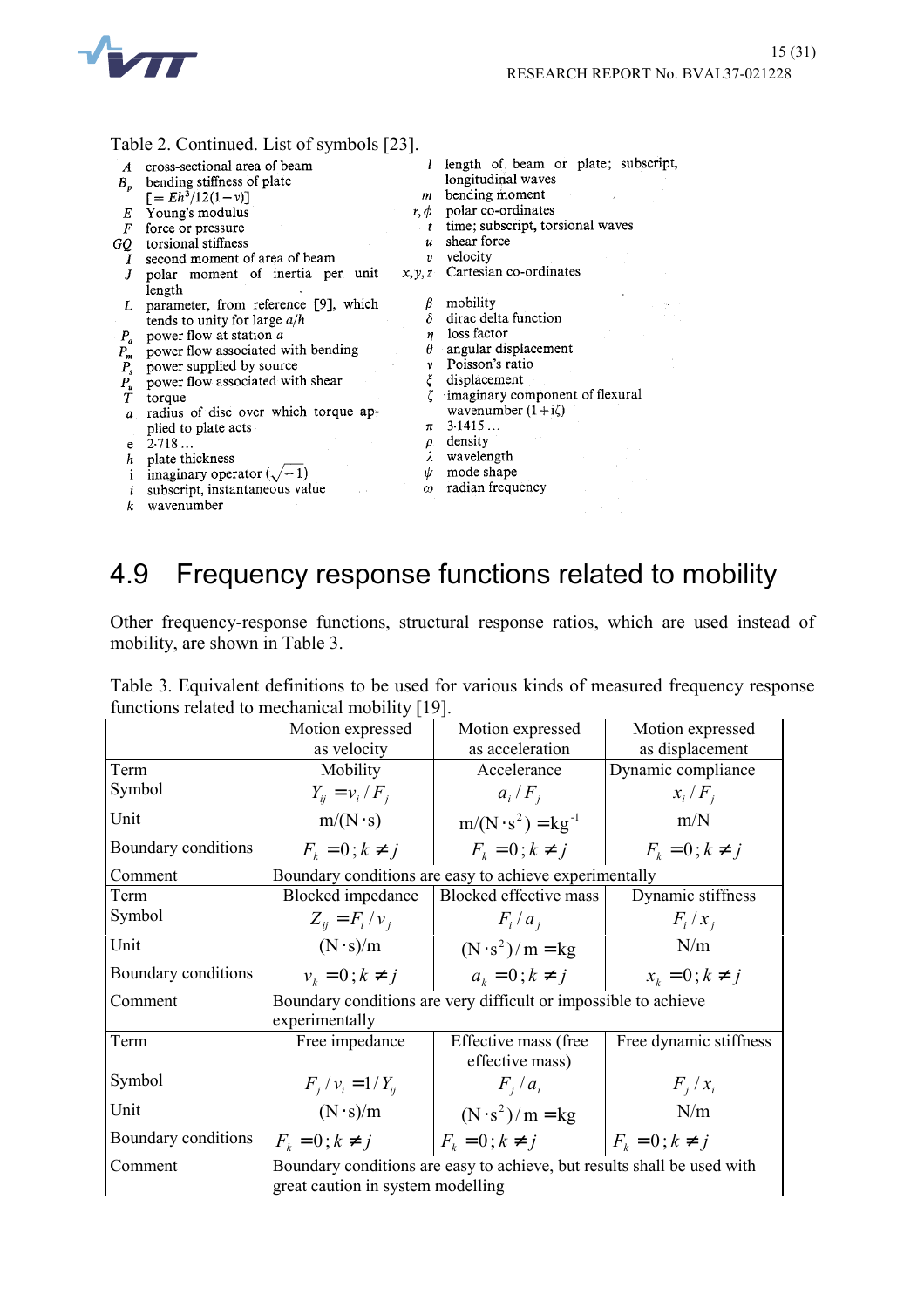

### 4.10 Boundary conditions of experimentation

In experimental determination of mechanical mobility, a dynamic exciting force is applied to the structure at one point at a time. Thus the force boundary conditions are [19]

$$
F_k = 0; k \neq j, \tag{15}
$$

where  $j$  is the point of excitation and  $k$  denotes all other points of interest. When the same force boundary conditions are valid, measurement of the velocity response at point *i* and the exciting force at *j* yields the *ij*th element of the mobility matrix [19]:

$$
Y_{ij} = (v_i / F_j)_{F_k = 0; k \neq j}.
$$
\n(16)

These force boundary conditions can easily be achieved in practise.

Instead the elements of the impedance matrix *Z* are [19]:

$$
Z_{ij} = F_i / v_j, \tag{17}
$$

where the boundary conditions

$$
v_k = 0; k \neq j \tag{18}
$$

are very difficult or impossible to fulfil in practice. Eqs. (17) and (18) describe mathematically the definition of blocked impedance. These boundary conditions imply that it is not generally possible to determine experimentally the impedance matrix. The difference between force and velocity boundary conditions (Eqs. (15) and (18)) must be kept in mind when using mobility and impedance data.

#### 4.11 Mechanical mobility and impedance matrices

#### 4.11.1 Definitions

It is assumed that linear, elastic structures are being considered, so that superposition and normal calculation rules are valid. The set of mobility elements  $y_{ij}$  is defined as follow [24]:

$$
v_i = \sum_j y_{ij} f_j \,. \tag{19}
$$

The set of impedance elements is defined as follow [24]:

$$
f_i = \sum_j z_{ij} v_j \tag{20}
$$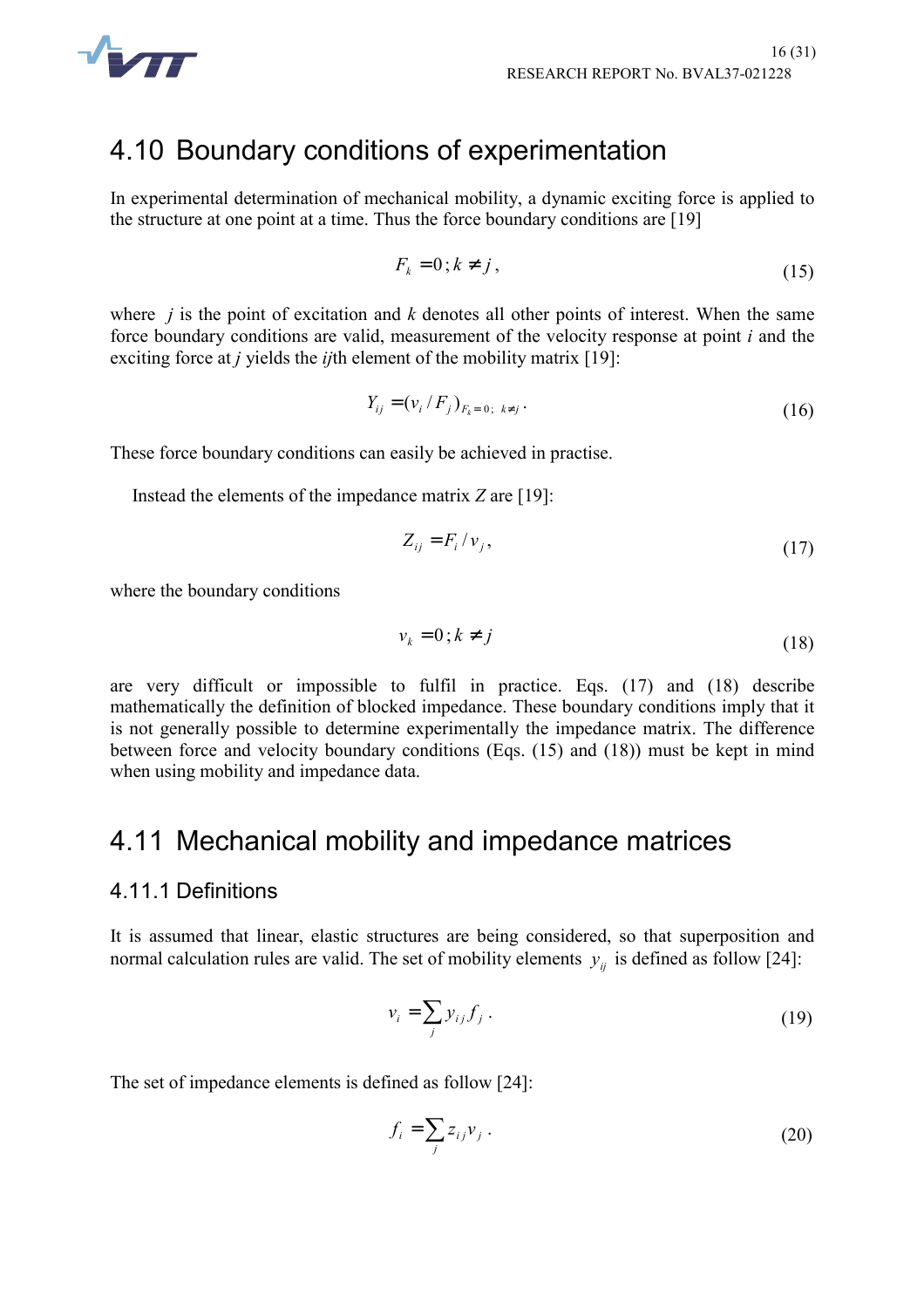

#### 4.11.2 Mechanical mobility matrix

Mechanical mobility is a tensor (or tensor component) which describes the effects upon the resultant velocity of the application of a force or forces on a structure [24]. It can be presented in the frequency domain by a matrix Eq. [24]:

$$
\mathbf{V}(\omega) = \mathbf{Y}(\omega)\mathbf{F}(\omega),\tag{21}
$$

where  $\omega = 2\pi f$  is the angular frequency, f is frequency, **F**( $\omega$ ) is the column vector of exciting forces at various points,  $V(\omega)$  is the column vector of velocity responses at the points of interest, and **Y**( $\omega$ ) is symmetric tensor of mobilities  $y_{ij}$ . This matrix Eq. (21) in the expanded form looks like

$$
v_1 = y_{11} f_1 + y_{12} f_2 + y_{13} f_3 + \cdots,
$$
  
\n
$$
v_2 = y_{21} f_1 + y_{22} f_2 + y_{23} f_3 + \cdots,
$$
  
\n
$$
v_3 = y_{31} f_1 + y_{32} f_2 + y_{33} f_3 + \cdots,
$$
  
\n
$$
v_4 = y_{41} f_1 + y_{42} f_2 + y_{43} f_3 + \cdots,
$$
 etc. (22)

The term  $y_{ij} f_j$  defines a velocity at point *i* caused by a force acting at a point *j*. If this velocity is noted by  $\bar{v}_{i}$ , then [24]

$$
v_i = \sum_j \overline{v}_{ij} \tag{23}
$$

It is seen from this equation that the mobility is a concept that sums velocity response [24].

The elements of the matrix **Y** can be measured by applying the forces one at a time to each point of interest allowing the structure to response as it chooses, and the individual elements are obtained as the complex ratio of the particular velocity response to the single exciting force. If for example only the force  $f_2$  is applied, then Eq. (22) would reduce to the set [24]

$$
\overline{v}_{12} = y_{12} f_{2}, \n\overline{v}_{22} = y_{22} f_{2}, \n\overline{v}_{32} = y_{32} f_{2},
$$
\n(24)

and so on, since  $f_k = 0$ ,  $k \neq 2$ . Then the element  $y_{12}$  is the obtained as the complex ratio  $y_{12} = \overline{v}_{12} / f_2$ , etc. (25)

The reciprocity theorems of vibrations hold, and thus  $y_{ij} = y_{ji} [24]$ .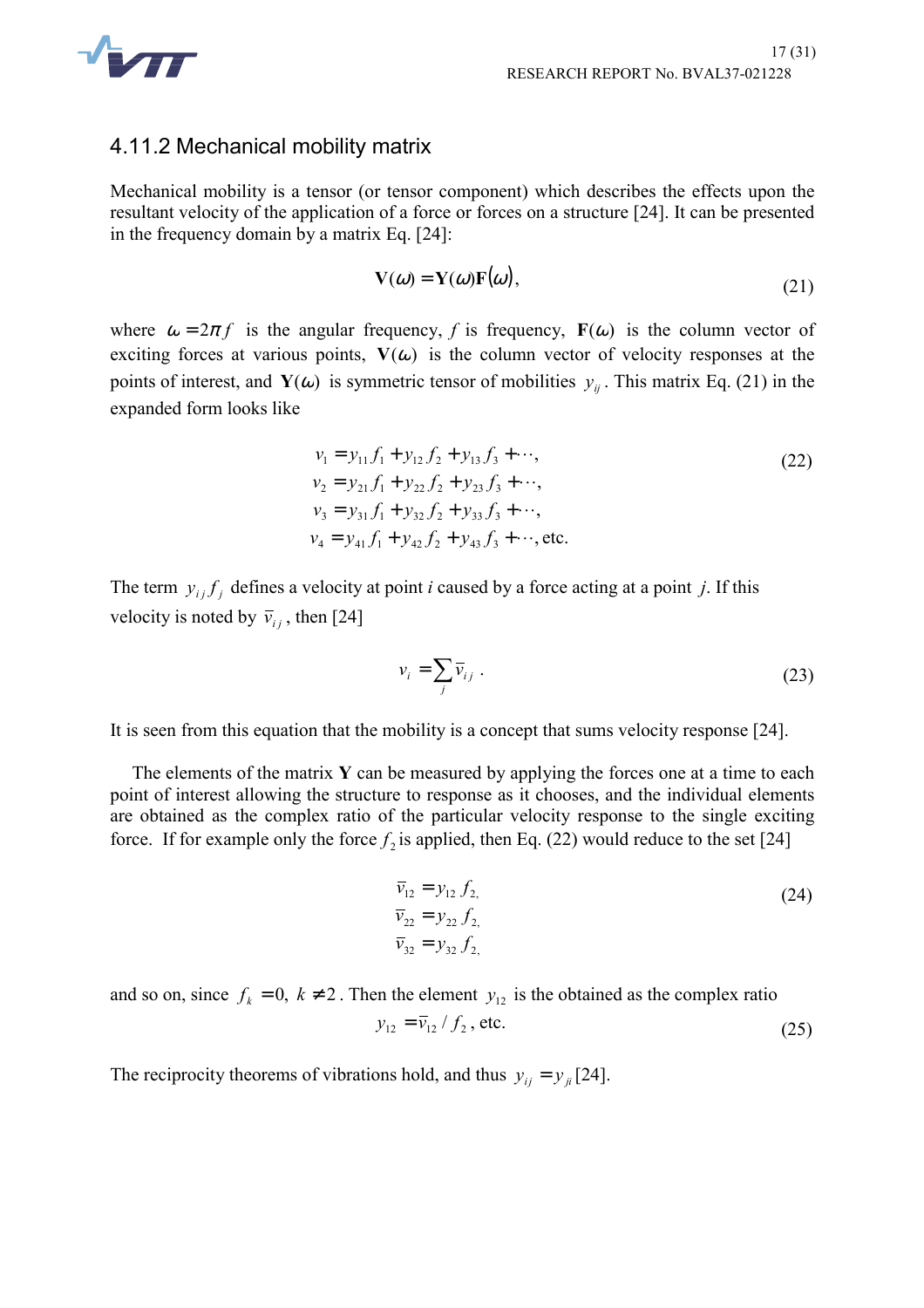

#### 4.11.3 Impedance matrix

Impedance is a tensor (or tensor component) which describes the effects upon the resultant force (or several forces) of the application of a velocity or velocities on the structure [24]. This can be represented by the matrix equation

$$
\mathbf{F}(\omega) = \mathbf{Z}(\omega)\mathbf{V}(\omega),\tag{26}
$$

where  $\omega = 2\pi f$  is the angular frequency, f is frequency, **F**( $\omega$ ) is the column vector of resultant forces  $f_i$ ,  $V(\omega)$  is the column vector of applied velocities  $v_j$ , and  $Z(\omega)$  is symmetric tensor of impedances  $z_{ij}$ . This matrix equation can be expanded as follow [24]

$$
f_1 = z_{11}v_1 + z_{12}v_2 + z_{13}v_3 + \cdots,
$$
  
\n
$$
f_2 = z_{21}v_1 + z_{22}v_2 + z_{23}v_3 + \cdots,
$$
  
\n
$$
f_3 = z_{31}v_1 + z_{32}v_2 + z_{33}v_3 + \cdots,
$$
  
\n
$$
f_4 = z_{41}v_1 + z_{42}v_2 + z_{43}v_3 + \cdots, \text{etc.}
$$
\n(27)

The term  $z_{ij}v_j$  defines a force at the point *i* caused by an applied velocity at the point *j*. If this force is called  $\bar{f}_{ij}$ , then

$$
f_i = \sum_j \bar{f}_{ij} \,. \tag{28}
$$

From Eq. (28) it is seen, that impedance is a concept that sums force response [24].

When determining the elements of impedance matrix **Z** the velocities are applied one at a time to each point of interest, the structure is not allowed to response freely, instead it is constrained to have zero velocity at the points where other velocities will be applied, and the individual elements are obtained as the complex ratio of the particular force response to the single exiting velocity [24]. Consider an example were only the velocity  $v_2$  is applied on the structure at the point 2 then the Eq. (27) will reduce to the set

$$
\bar{f}_{12} = z_{12}v_2, \n\bar{f}_{22} = z_{22}v_2, \n\bar{f}_{32} = z_{32}v_2,
$$
\n(29)

and so on, since  $v_k = 0$ ,  $k \neq 2$ . In this case  $\bar{f}_{i2}$   $(j \neq 2)$  is the blocking (constraining) force at the point *j*, when the structure is excited by a velocity at the point 2, which is necessary to constrain the velocity at the point *j* to zero, and  $\bar{f}_{22}$  is the force which results from the excitation motion at the point 2 [24]. The element of the impedance matrix is obtained from

$$
z_{j2} = \bar{f}_{j2} / v_2. \tag{30}
$$

According to reciprocity  $z_{ij} = z_{ji}$  [24]. From Eqs. (21) and (26) it is easily seen that  $\mathbf{Z} = \mathbf{Y}^{-1}$ . According to matrix calculation the individual elements of impedance matrix are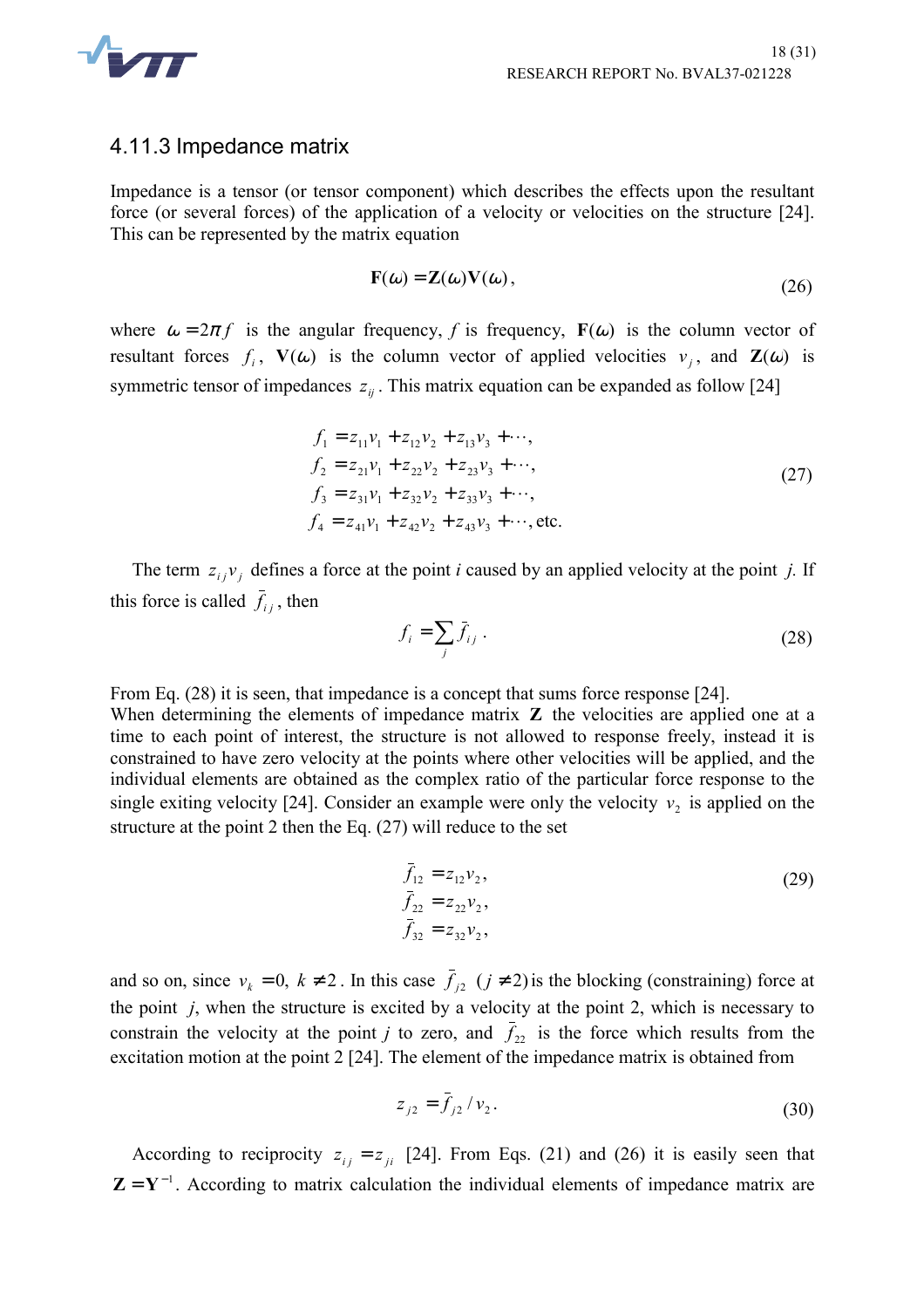

not the arithmetic reciprocals of the elements of the mobility matrix, and vice versa, that is  $z_{ik}$  ≠  $y_{ik}^{-1}$  except in the trivial case of only one point [24].

Notice that the point means the location and the corresponding direction. If in a system the number of points is *N,* then the order of vectors is *N* and the order of matrices is *N* x *N*. The concept of immittance (impedance or admittance) and transmission matrices in the context of the vibration of mechanical systems is discussed in [26]. The mobilities on the contrary to the impedances of a given structure do not interdepend upon both the location and number of points of interest [24]. Mobilities describe invariant characteristics of the whole structure; instead impedances describe only substructures. During the mobility measurements the observations made anywhere on the system do not affect each other. Thus the mobility element  $y_{ij}$  remains the same although measurements are made at other points. Instead the impedance elements depend upon the number of observation points and the set of blocking forces used. So the impedance elements cannot be considered as invariant characteristics of the structure [24].

In some applications a complete mobility matrix has to be measured for the description of the dynamic characteristics of a structure. So translational forces and motions along three mutually perpendicular axes as well as moments and rotational motions may be required to be measured depending on the applications. These measurements result in a  $6 \times 6$  mobility matrix for each measurement location. For *N* measurement locations this means a full 6*N* x 6*N* mobility matrix.

However, in practice only seldom the full mobility matrix needs to be measured. Usually it suffices to measure only the driving-point mobility in the excitation location and a few transfer mobilities in locations of interest on the structure. Sometimes the dynamics of the system needs to be determined only in one co-ordinate direction, e.g., in vertical direction. Also in many practical engineering applications the influence of rotational motions and moments is negligible.

## 4.12 Impedance and mobility of a system of elements

The mechanical impedance or mobility of a system of connected elements at a point of interest can be calculated using Eqs. (4) through (7) and the properties of ideal mechanical elements presented in Table 4. Generally this results in a complex impedance or mobility function which represents an equivalent system for the original system of connected elements. This equivalent system has same dynamic characteristics as the original system. According to Eq. (5) complex impedance represents parallel-connected elements from which the real part represents a purely resistive element and the imaginary part a purely reactive element. A complex mobility represents according to Eq. (6) series connected elements from which the real part represents a purely resistive element and the imaginary part a purely reactive element. These two elements of an equivalent system need not to be the ideal resistance, spring or mass. For instance the resistance may vary with frequency and the reactance may behave springlike, masslike or even be zero depending on frequency. The characteristics of real physical elements may be non-linear and all elements have some mass, and at very high frequencies when the wavelength becomes comparable with the element dimensions the wave phenomena may arise [28].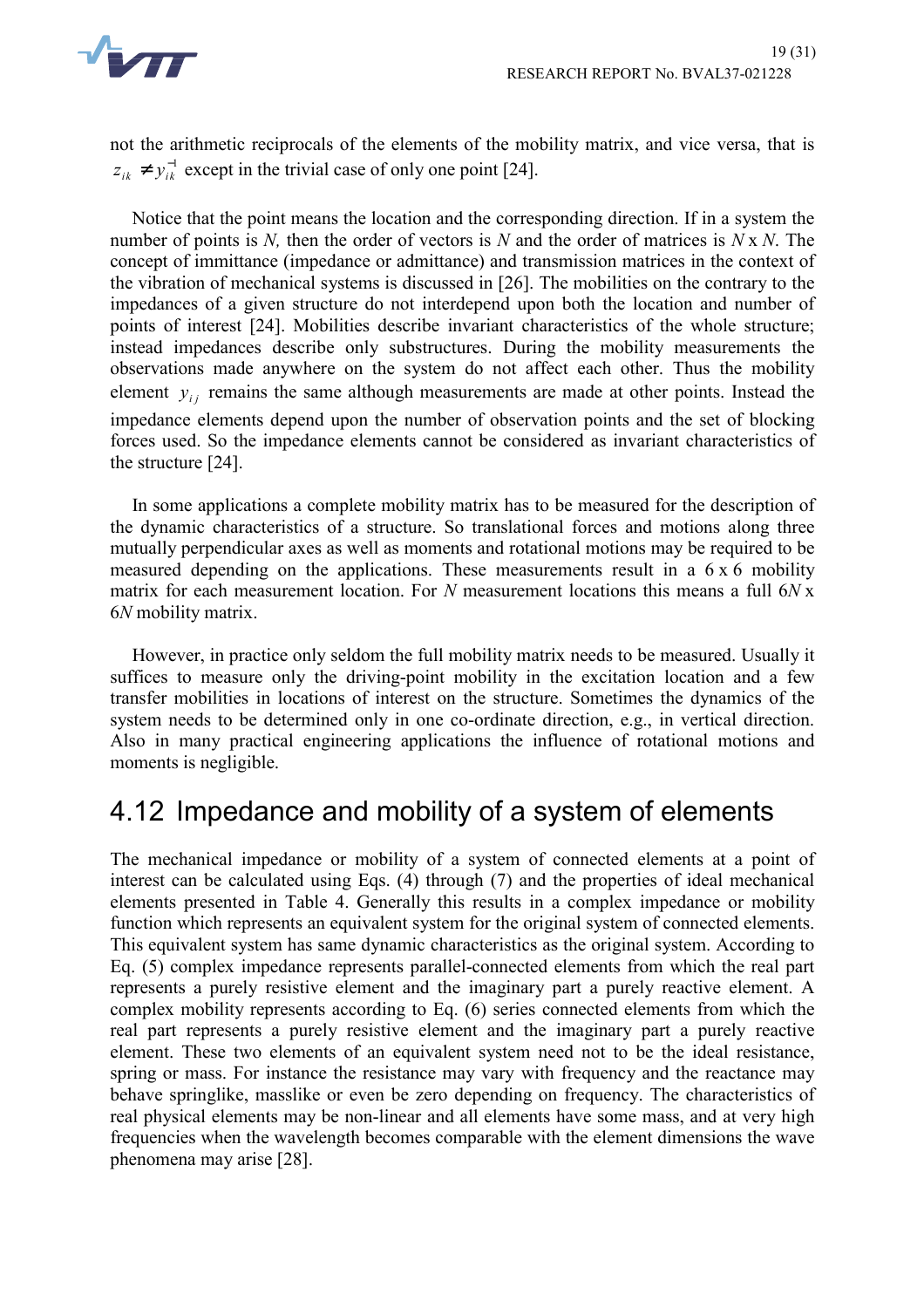

| elements.                                                                               |  |
|-----------------------------------------------------------------------------------------|--|
| Table 4. Impedance and mobility of ideal lumped elements, parallel and series connected |  |

| Ideal mechanical element    | Impedance                         | Mobility                                            |
|-----------------------------|-----------------------------------|-----------------------------------------------------|
| or system                   | $\left[\frac{N\cdot s}{m}\right]$ | $[m/(N\cdot s)]$                                    |
| mass                        | $i\omega m$                       | $i\omega m$<br>$\omega$ m                           |
| resistance                  |                                   |                                                     |
|                             | $\mathcal{C}$                     | 1/c                                                 |
| spring                      | $-ik$<br>$i\omega$<br>$\omega$    | $\mathbf{i}\boldsymbol{\omega}$<br>$\boldsymbol{k}$ |
| parallel connected elements | $Z_p = \sum Z_i$<br>$i=1$         | $\sum_{i=1}$ $\overline{Y_i}$                       |
| series connected elements   |                                   |                                                     |

# **5 Impedance and mobility parameters**

## 5.1 Impedance parameters

In a generalized two-connection system shown in Figure 4 a force  $F_1$  is applied to excite the input and as a result a velocity  $v_1$  is obtained. The ratio  $F_1 / v_1$  is called the input impedance. If instead a force  $F_2$  is applied to excite the output, then a velocity  $v_2$  results. The ratio  $F_2 / v_2$  is called the output impedance. When the force  $F_1$  is applied to the input and the output velocity  $v_2$  results, then the ratio  $F_1/v_2$  is the reverse transfer impedance. When the force  $F_2$  is applied to excite the output and the velocity  $v_1$  results, then the ratio  $F_2/v_1$  is called the forward transfer impedance. These definitions can be



Figure 4. Generalized two-connection system [28].

applied to get the impedance parameters [28]: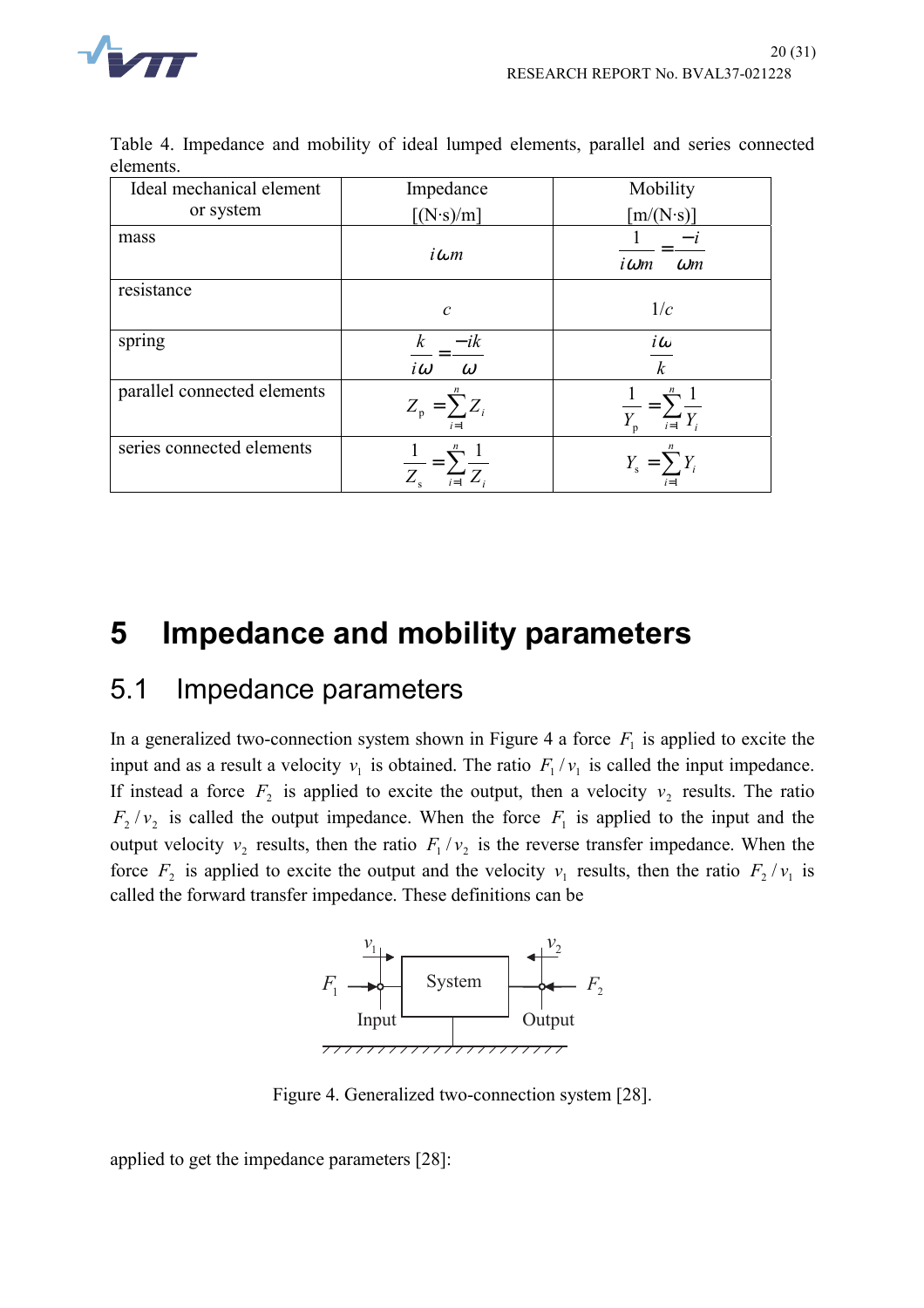

$$
Z_{11} = \frac{F_1}{v_1}\Big|_{v_2 = 0},
$$
\n(31)

where  $Z_{11}$  is the input impedance under the condition  $v_2 = 0$  meaning that the output is clamped (or blocked), i.e., connected to a rigid point. Similarly one gets the output impedance

$$
Z_{22} = \frac{F_2}{v_2}\bigg|_{v_1 = 0}.
$$
 (32)

The reverse transfer impedance  $Z_{12}$  is

$$
Z_{12} = \frac{F_1}{v_2}\bigg|_{v_1 = 0},
$$
\n(33)

where the input is clamped and  $F_1$  is the force required to keep the input velocity  $v_1 = 0$ . The forward transfer impedance  $Z_{21}$  is

$$
Z_{21} = \frac{F_2}{v_1}\bigg|_{v_2 = 0},\tag{34}
$$

where the output is clamped and  $F_2$  is the force required to keep the output velocity  $v_2 = 0$ .

A two connection passive system can be represented by a black box, which is attached to an inertial reference (see Figure 5). If the elements in this system are linear and bilateral, then the relationship between the forces and velocities at the connection points



Figure 5. A mechanical system described as a black box, which has two connections and which is attached to an inertial reference. The vibration source is presented by a Norton equivalent system having free velocity  $v_f$  and internal mobility  $Y_i$ . The load is presented by its mobility  $Y_L$ . The forces and velocities at connection points 1 and 2 are noted by  $F_1$ ,  $v_1$  and  $F_2, v_2$ , respectively [27].

1 and 2 can be expressed as [28]:

$$
F_1 = Z_{11}v_1 + Z_{12}v_2, \tag{35}
$$

$$
F_2 = Z_{21}v_1 + Z_{22}v_2, \tag{36}
$$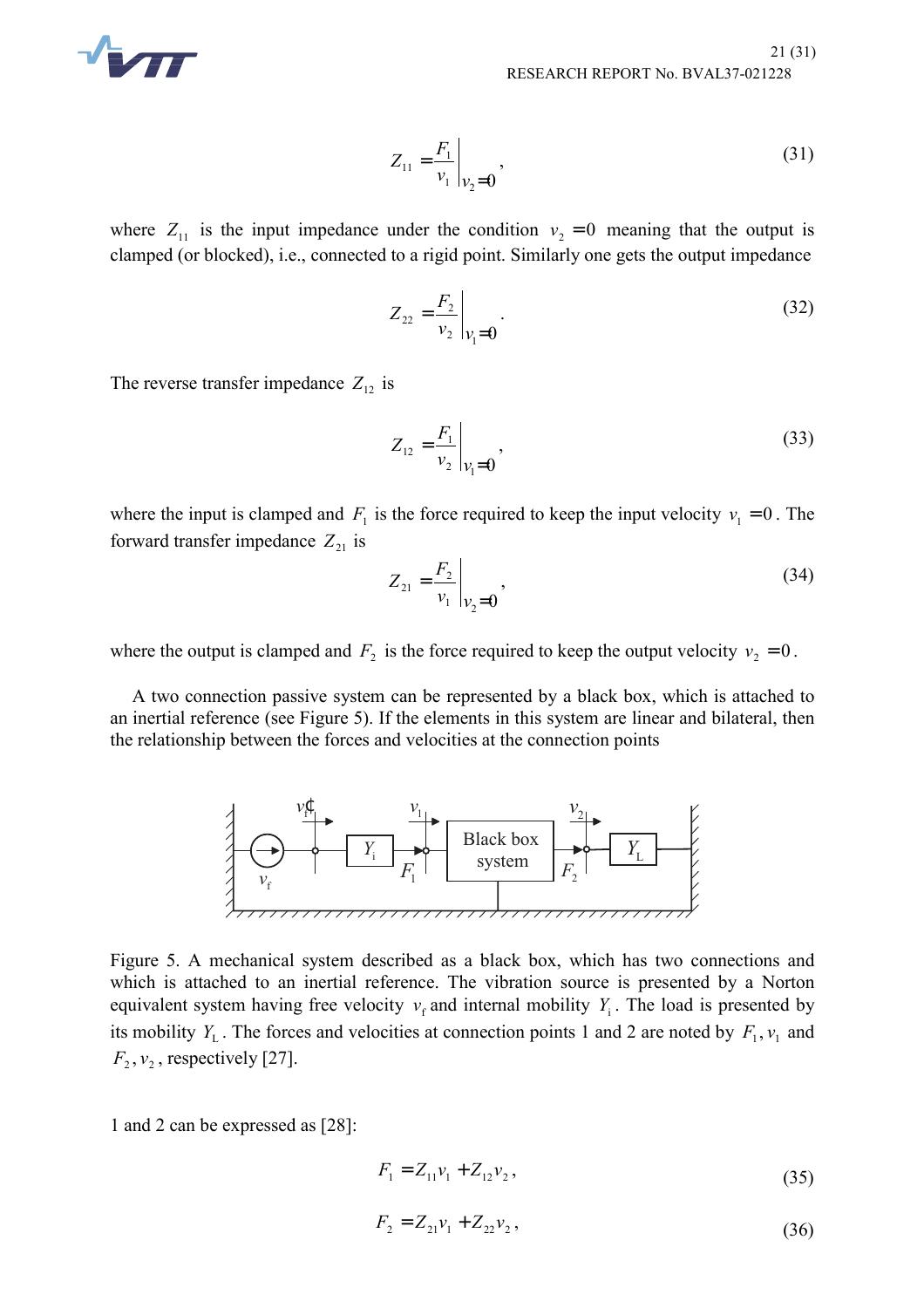

where the  $Z_{ii}$ 's are the impedance parameters. When the forces and the impedance parameters are known, the velocities can be obtained by solving Eqs. (35) and (36).

### 5.2 Mobility parameters

The mobilities of a generalized system shown in Figure 4 are [28]: The input mobility  $Y_{11}$  is

$$
Y_{11} = \frac{v_1}{F_1} \bigg|_{F_2 = 0},\tag{37}
$$

where the output is free without no restraining force, i.e.,  $F_2 = 0$ .

The output mobility  $Y_{22}$  is

$$
Y_{22} = \frac{v_2}{F_2} \bigg|_{F_1 = 0},\tag{38}
$$

where the input is free without no restraining force, i.e.,  $F_1 = 0$ .

The reverse transfer mobility  $Y_{12}$  is

$$
Y_{12} = \frac{v_1}{F_2} \bigg|_{F_1 = 0},\tag{39}
$$

where  $v_1$  is the velocity of the free input,  $F_1 = 0$ , when the force  $F_2$  is applied to excite the output.

The forward transfer mobility  $Y_{21}$  is

$$
Y_{21} = \frac{v_2}{F_1} \bigg|_{F_2 = 0},\tag{40}
$$

where  $v_2$  is the velocity of free output,  $F_2 = 0$ , when the force  $F_1$  is applied to excite the input.

The relationships between the velocities and forces of the black box system shown in Figure 5 can also be expressed using the mobility parameters  $Y_{ii}$  as [28]:

$$
v_1 = Y_{11}F_1 + Y_{12}F_2, \tag{41}
$$

and

$$
v_2 = Y_{21}F_1 + Y_{22}F_2. \tag{42}
$$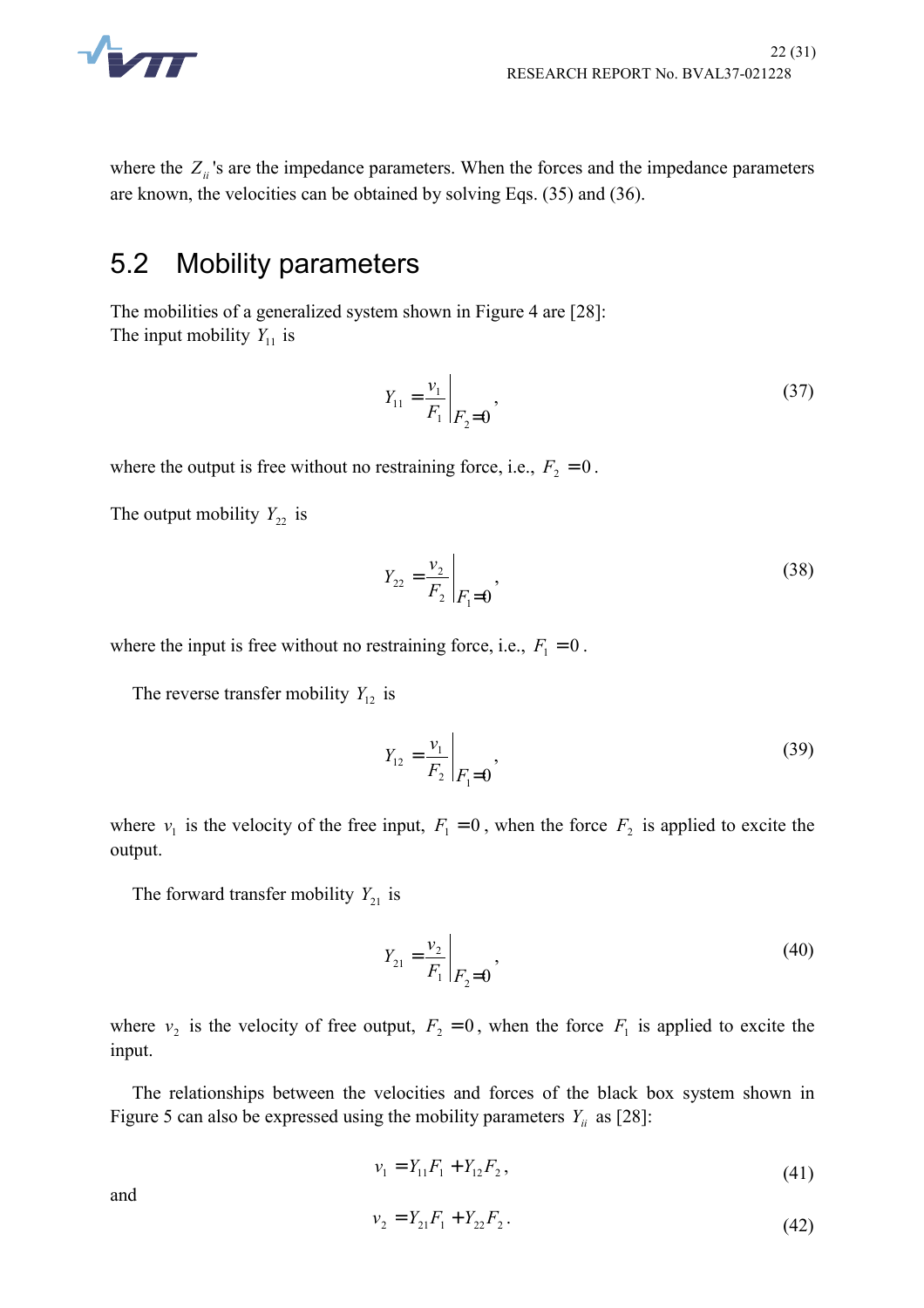

When the velocities at the connection points and the mobility parameters are known, then the forces are obtained by solving the Eqs (41) and (42).

In the mechanical black box system presented in Figure 5 the vibration source is described by Norton equivalent with free velocity  $v_f$  and internal mobility  $Y_i$  and the load is given by its load mobility  $Y_L$ . The internal mobility of the vibration source and the mobility of the load can be included with the black box mobilities by measuring or calculating the mobility parameters with the load mobility  $Y_L$  and internal mobility  $Y_i$  in place. In doing so the Eqs. (41) and (42) become [28]

and

$$
v_{\rm f} = Y_{11}' F_1 + Y_{12} F_2, \tag{43}
$$

$$
0 = Y_{21}F_1 + Y_{22}'F_2. \tag{44}
$$

Now the forces and velocities are considered at points 1' and 2. The velocity at point 1'  $v_1$ becomes  $v_f$  and the velocity  $v_2 = 0$  because no external force is applied. The mobility  $Y'_{11}$  is *Y*<sub>11</sub> obtained from Eq. (37), and *Y*<sub>22</sub><sup>'</sup> is *Y*<sub>22</sub><sup>'</sup> obtained from Eq. (38) with *Y*<sub>L</sub> in place [28]. The transfer mobilities are not effected by the external connections. From Eqs. (43) and (44) one obtains the forces [28]

$$
F_1 = \frac{v_f Y_{22}'}{Y_{11}' Y_{22}' - Y_{12} Y_{21}}\tag{45}
$$

and

$$
F_2 = \frac{-v_f Y_{21}}{Y_{11}' Y_{22}' - Y_{12} Y_{21}}.
$$
\n(46)

The force  $F_L = F_2$  is applied to the load giving rise to load velocity  $v_L = F_2 Y_L$ . The force at the input connection point 1 is  $F_1$ , since the internal mobility  $Y_i$  of the vibration source transmits this force and the velocity at the point 1 is  $v_1 = v_f - F_1 Y_1$ .

## **6 Transfer matrices**

Usually many structural elements are connected to each other in a built-up structure. Mechanical mobilities of geometrically simple structural elements are known through impedance or directly as mobility [21], [23]. However, many times one needs to know what are the mobility functions of a built-up system. Consider a simple case of connected beam elements shown in Figure 6. The forces and velocities at the end of a beam are seen in this figure. Note that the forces are defined positive when pointing towards the beam. Instead, the positive directions of velocities are in the same direction pointing right in the figure.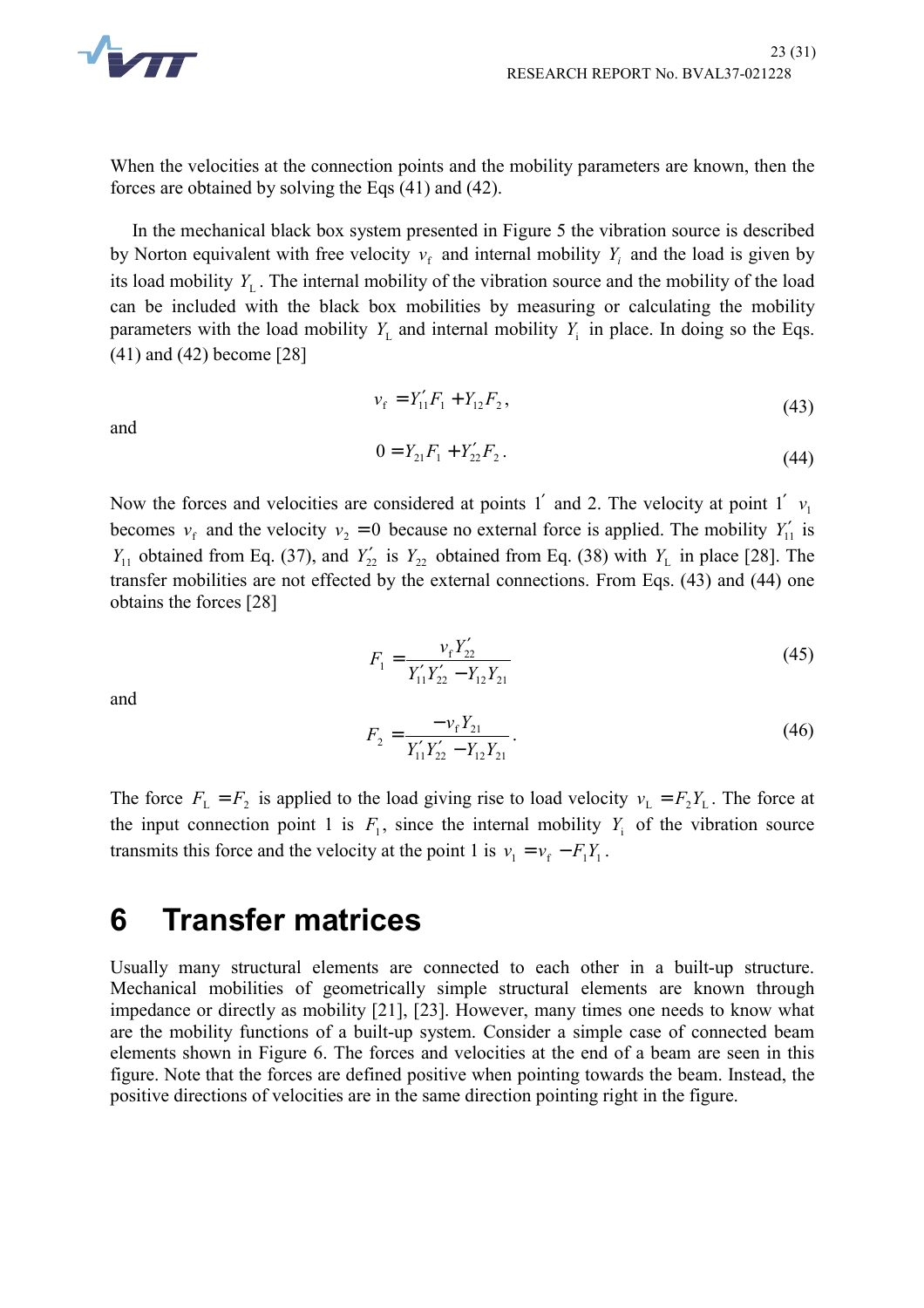



Figure 6. Forces acting on a beam [25].



Figure 7. Forces and velocities at junctions between coupled beams [25].

The equations between the forces and velocities can be written with mobilities  $Y_{ij} = v_j / F_i$ omitting the time dependence in the notations as [25]

$$
v_1 = F_1 \cdot Y_{11} - F_2 \cdot Y_{21}; \quad v_2 = -F_2 \cdot Y_{22} + F_1 \cdot Y_{12}, \tag{47}
$$

where  $F_2$  has a minus sign as compared to previous notations in Eqs. (41) and (42) because the positive direction of  $F_2$  has been redefined. The quantities  $v_2$  and  $F_2$  at the output end can be solved as functions of  $v_1$  and  $F_1$  at the input end as [25]

$$
v_2 = a_{11} \cdot v_1 + a_{12} \cdot F_1; \quad F_2 = a_{21} \cdot v_1 + a_{22} \cdot F_1,\tag{48}
$$

where

$$
a_{11} = \cos(k_1 L); \qquad a_{12} = -\frac{i\omega \sin(k_1 L)}{SEk_1} a_{21} = -\frac{iSk_1 \sin(k_1 L)}{\omega}; \quad a_{22} = \cos(k_1 L)
$$
\n(49)

where  $\omega$  is the angular frequency,  $k$  is the stiffness,  $L$  the length,  $S$  the cross-sectional area, and *E* is the Young's modulus of the beam element. The parameters *E* and *k* are complex due to losses and defined as  $E = E_0(1 + i\eta)$  and  $k = k_0(1 - i\eta/2)$  for the loss factor values  $\eta \ll 1$ [25]. With the notations above the Eq. (48) can be written in matrix form as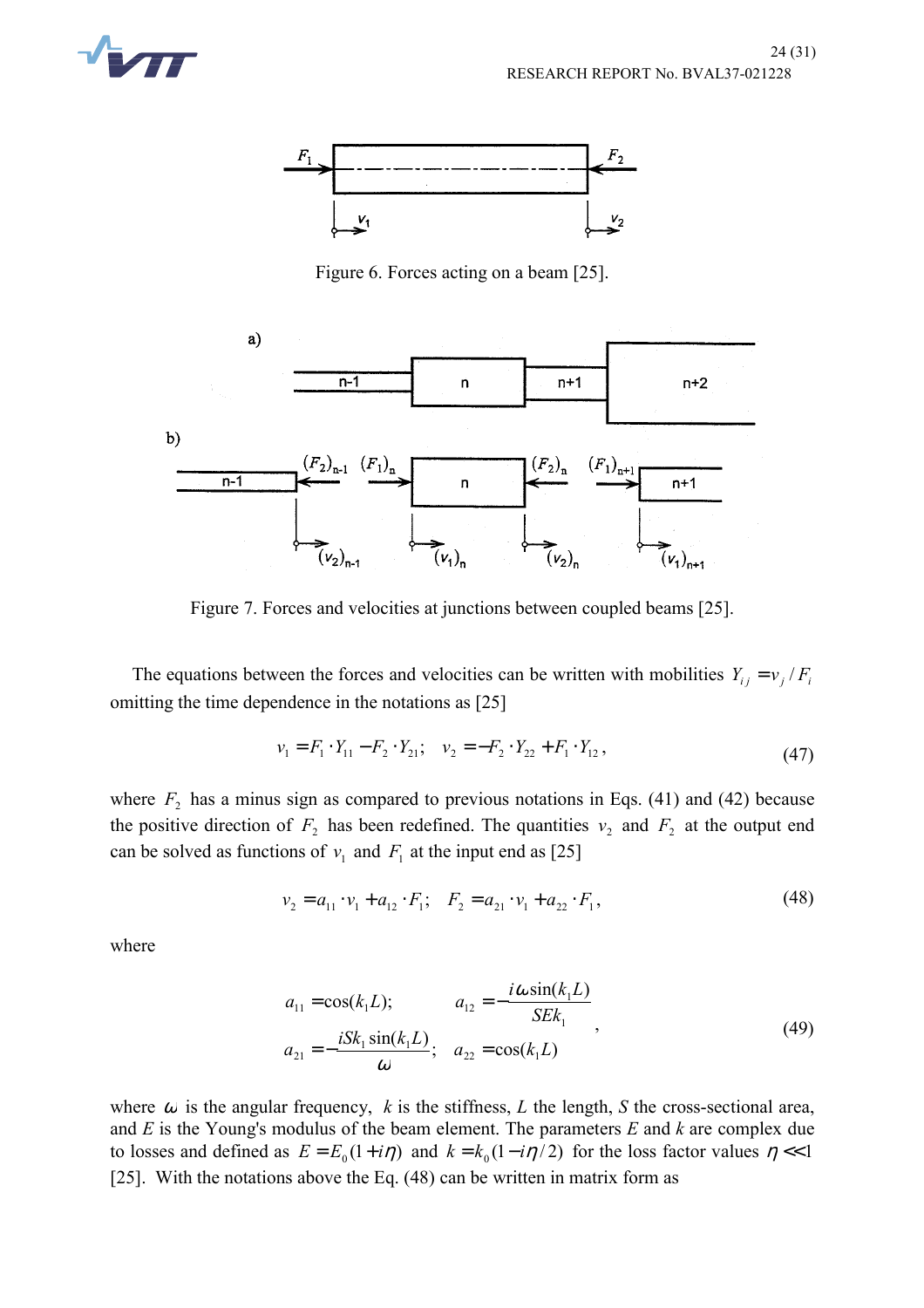

$$
\begin{Bmatrix} v_2 \\ F_2 \end{Bmatrix}_n = [A]_n \cdot \begin{Bmatrix} v_1 \\ F_1 \end{Bmatrix}_n,
$$
\n(50)

where the subscript *n* refers to beam *n*.

When a number of beams are connected in series as in Figure 7, then at the junction between elements *n* and  $n + 1$  the following boundary condition must be satisfied [25]

$$
\begin{Bmatrix} \nu_2 \\ F_2 \end{Bmatrix}_n = \begin{Bmatrix} \nu_1 \\ F_1 \end{Bmatrix}_{n+1},
$$

where  $v_2$  and  $F_2$  are velocity and force at the output end on the right side of beam *n* and  $v_1$ and  $F_1$  are the respective quantities on the input end on the left side of beam  $n + 1$  seen in Figure 7. With the aid of Eq. (50) one obtains

$$
\begin{aligned}\n\begin{Bmatrix} v_2 \\ F_2 \end{Bmatrix}_{n+1} &= [A]_{n+1} \cdot \begin{Bmatrix} v_1 \\ F_1 \end{Bmatrix}_{n+1} = \\
&= [A]_{n+1} \cdot \begin{Bmatrix} v_2 \\ F_2 \end{Bmatrix}_n = [A]_{n+1} \cdot [A]_n \cdot \begin{Bmatrix} v_1 \\ F_1 \end{Bmatrix}_n.\n\end{aligned}
$$

This can be repeated for series connected beam elements and then the following equation is obtained [25]

$$
\begin{Bmatrix} v_2 \\ F_2 \end{Bmatrix}_m = [A]_m \cdot [A]_{m-1} \cdots [A]_1 \begin{Bmatrix} v_1 \\ F_1 \end{Bmatrix}_1 = [A]_{\text{tot1}} \cdot \begin{Bmatrix} v_1 \\ F_1 \end{Bmatrix}_1.
$$
 (51)

If two of the quantities  $v_1$ ,  $F_1$ ,  $v_2$  or  $F_2$  at the outer ends of the connected beams are known, then Eq. (51) shows how the other two quantities are obtained. Further discussion of applications of Eq. (51) and transfer matrices for bending of beams and for infinite periodic beams is presented in [25].

## **7 Multiport methods**

Ulf Carlsson has investigated at MWL (The Marcus Wallenberg Laboratory for Sound and Vibration Research) in Sweden mechanical mobility as a tool for the analysis of vibrations in mechanical structures in his doctoral thesis [5]. Theory of multiport methods with applications and verification to structure-borne sound transmission is handled thoroughly in this thesis. Applications in the thesis include a railway bogie model, a centrifugal separator model and a ship scale-model. Here this short discussion is districted to the ship model.

There are many possibilities to divide a built-up mechanical structure into a network of cascade coupled substructures. One example of this is the *I*-coupled system in Figure 8. In this example the system is treated as a cascade of three cascade coupled cascades. It is possible to analyze the cascades 1 and 2 in isolation before they are combined to the cascade 3 [5].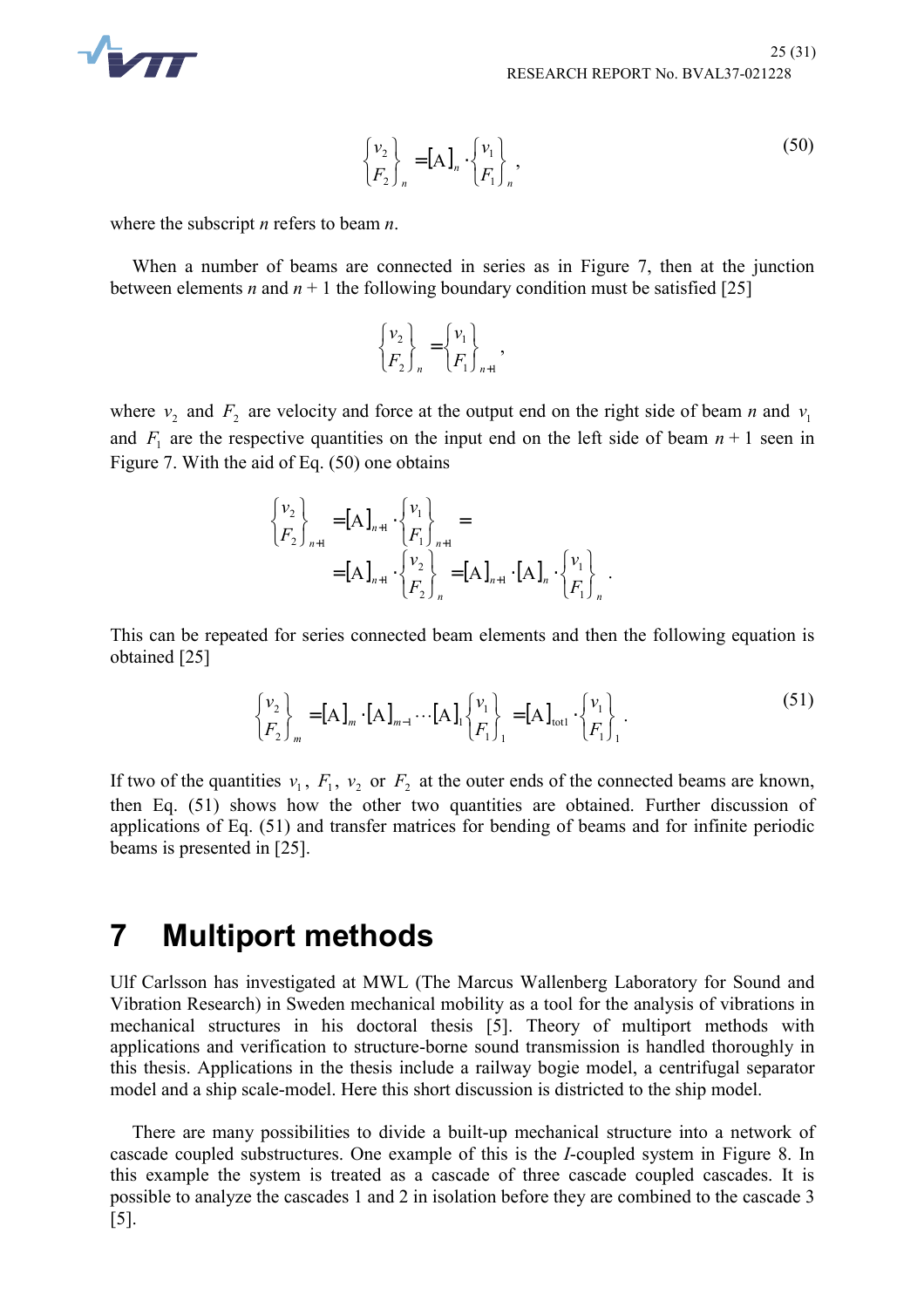



Cascade 1

Figure 8. Example of a complex system, which is possible to treat as a sequence of cascade, coupled systems [5].

At MWL they have developed a software based on mobility techniques for the analysis of built-up structures. This program package was given name VIS (Vibrations In Structures) [5]. The package is able to analyze cascade coupled structures and it has many applications in research and development work [5]. The verification of the software has been made with parallel analyzes of known systems using independent calculation procedures. So far the software has not been commercially available.

Here is presented some results obtained using measurements and calculations using the software made for a ship model in scale 1:3 reported in [5, with reference to Masters thesis work of K. Haase 1993 TRITA-FKT Department of Vehicle Engineering, Royal Institute of Technology, Report TRITA-FKT 9309. Study of the mobility method to a structure-borne sound problem]. The hull of this model consisted of 1 mm and 3 mm aluminium plates welded together. The engine model was a steel frame filled with concrete. In the resilient mounting system of the engine model were used four vibration isolators type Novibra C-50/48 of stiffness type A [5]. The measurement points are presented in Figure 9 and Figure 10. From these points, seen in Figure 10, four points *E3*, *E4*, *E7* and *E8* were located on the stiff points on the intersections of stiffeners. *E1*, *E2*, *E5* and *E6* in Figure 10 denote the weak points located between stiffeners. The two receiver points denoted by  $r_i$  and  $r_2$  in Figure 9 were located on the deck structure.



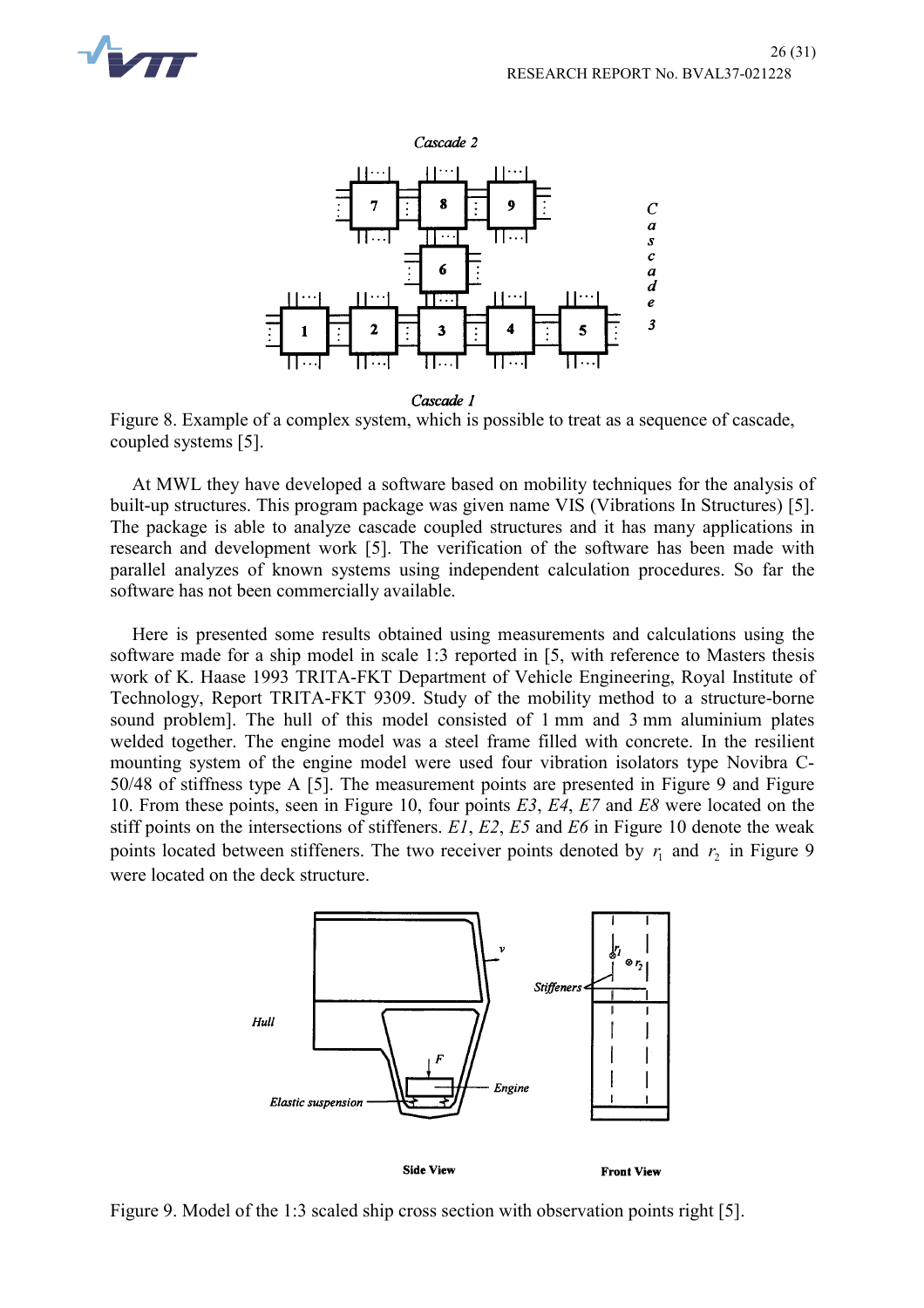



Figure 10. The engine foundation of the hull section seen from above [5].

Comparison of calculated and measured results is presented in Figure 11 to Figure 15. In many of the figures comparison is rather good between measured and calculated results in spite of errors included in the measured data. Also only one vibration isolator was measured and other isolator were assumed to have identical vibrational characteristics [5].



Figure 11. Engine without isolation system and engine mounted in stiff foundation points. Transfer mobility from excitation point on engine to stiff response point  $r_1$  on hull in the low frequency range [5].



Figure 12. Engine without isolation system and engine mounted in stiff foundation points. Transfer mobility from excitation point on engine to stiff response point  $r_1$  on hull in the intermediate frequency range [5].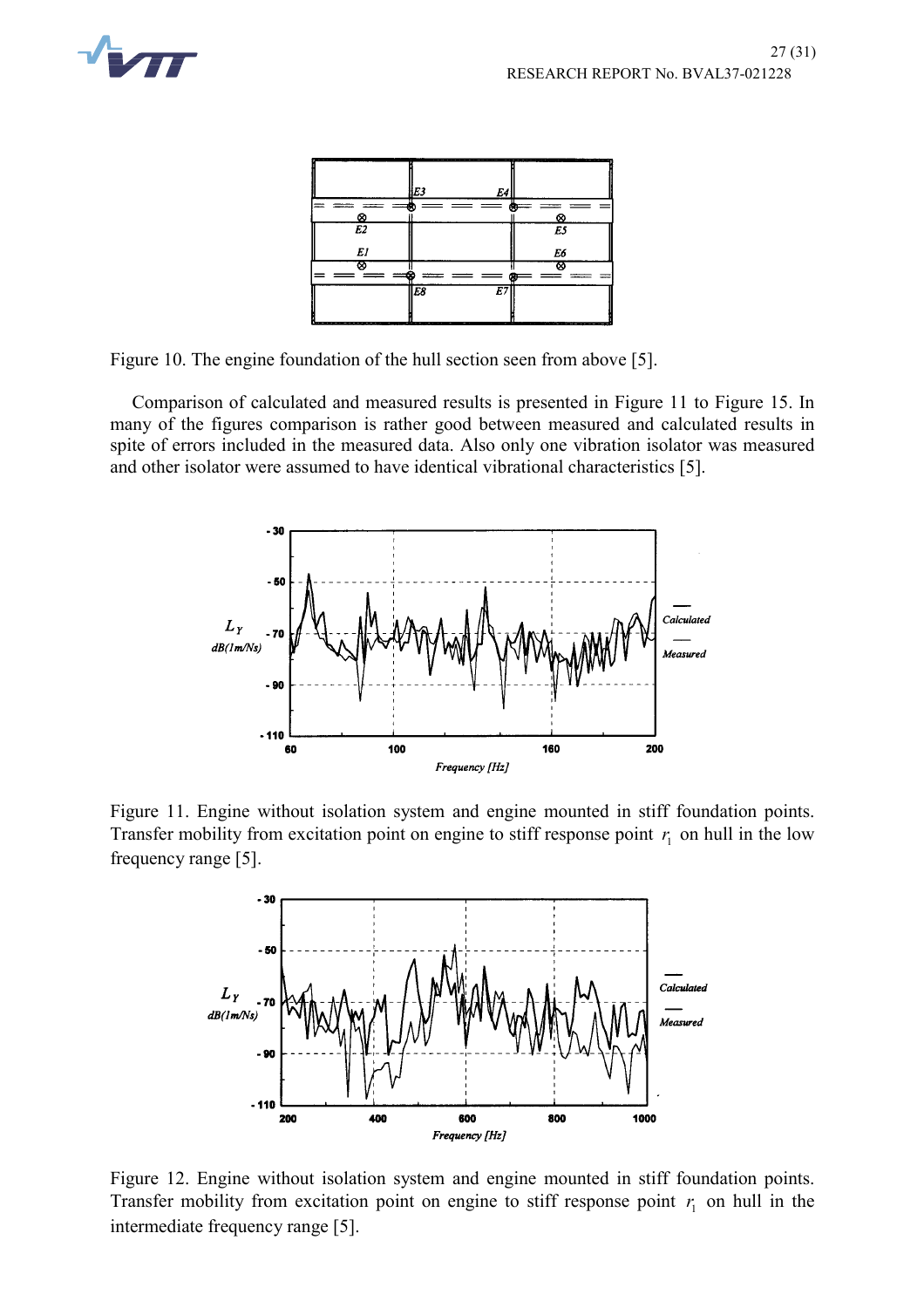



Figure 13. Engine without isolation system and engine mounted in stiff foundation points. Transfer mobility from excitation point on engine to stiff response point  $r<sub>i</sub>$  on hull in the high frequency range [5].



Figure 14. Engine with isolation system and engine mounted in weak foundation points. Transfer mobility from excitation point on engine to stiff response point  $r_1$  on hull in the low frequency range [5].



Figure 15. Engine with isolation system and engine mounted in weak foundation points. Transfer mobility from excitation point on engine to weak response point  $r<sub>2</sub>$  on hull in the low frequency range [5].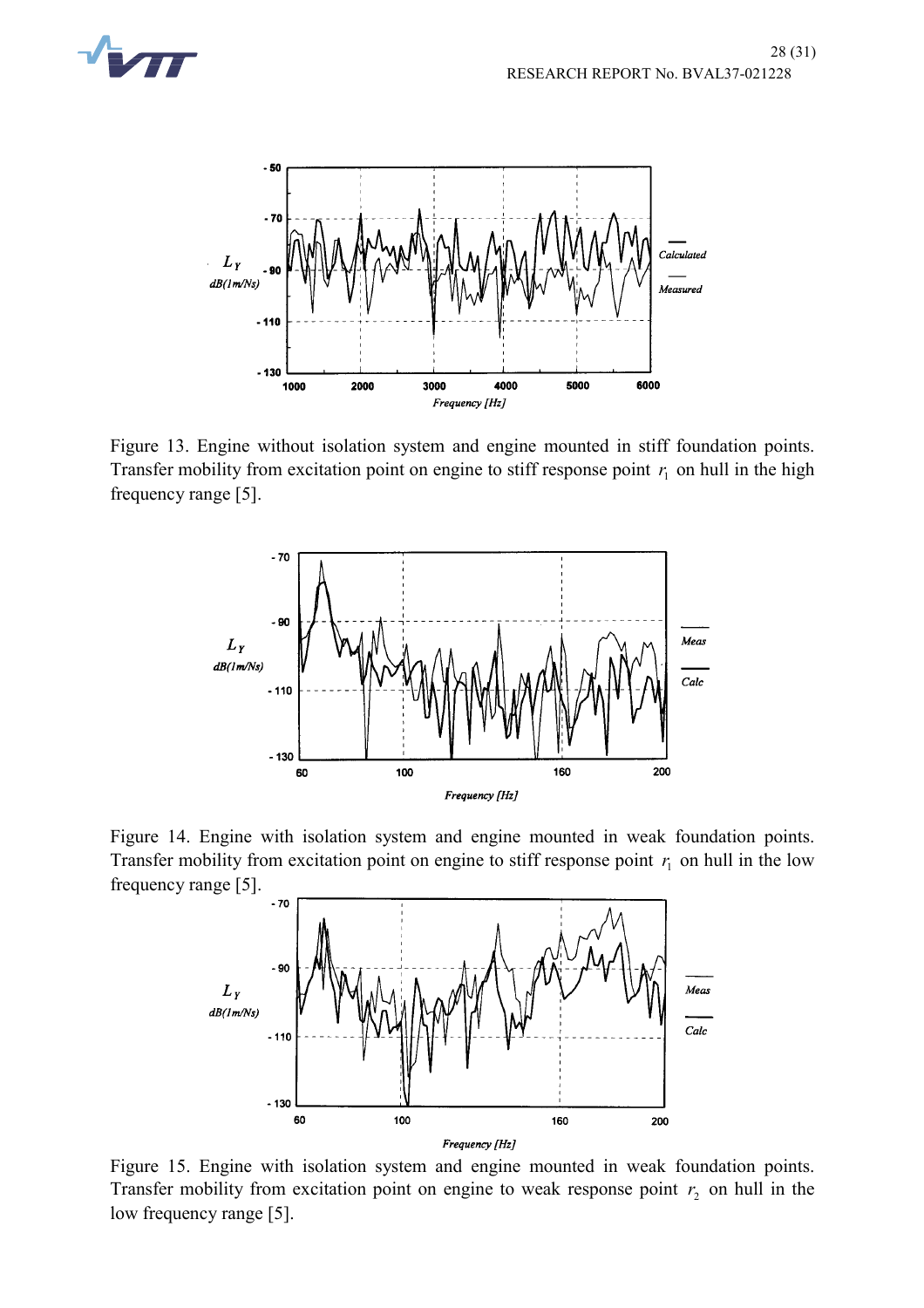

The comparizon of measured and calculated data obtained with the ship model and with other models as well shows that the mobility technique gives reliable results when input data are provided with sufficient accuracy. Mobility technique works rather well also when comparizon is made between resiliently and stiff mounted engines, but more reliable input data is needed than in the research work in [5] were available. At high frequencies it is difficult to obtain reliable input data due to the long transmission paths of structure-borne sound, to the small losses and to the high insertion loss of the resilient engine mounts [5].

# **8 Conclusions**

This short literature review assures that the mobility technique can be used as a tool when analyzing vibrations in mechanical built-up structures. This is already an applicable tool in the low frequency range, but extension to higher frequencies requires more research work. Especially it could be applied when estimating the mobilities of seating structures. These mobility data is needed in pre-design of low noise machines and vehicles. However, the technique is promising and makes possible to utilize the substracturing technique with measured data of component characteristics. This requires that high quality data of the dynamic properties of different structural elements and that of resilient elements is available. Because the software package VIS (Vibrations In Structures) based on mobility technique is not yet commercially available. It is worth considering making research work aiming to develop for engineering applications similar robust software with a user-friendly interface.

# **References**

- [1] ISO/TR 11688-1. Acoustics Recommended practice for the design of low-noise machinery and equipment - Part 1: Planning. Geneva: International Organization for Standardization, 1995. 36 pp.
- [2] ISO/TR 11688-2. Acoustics Recommended practice for the design of low-noise machinery and equipment - Part 2: Introduction to the physics of low-noise design. Geneva: International Organization for Standardization, 1998. 46 pp.
- [3] ISO/TR 11690-3. Acoustics Recommended practice for the design of low-noise workplaces containing machinery - Part 3: Sound propagation and noise prediction in workrooms. Geneva: International Organization for Standardization, 1997. 36 pp.
- [4] Koopmann, G. H. & Fahnline, J. B. Designing quiet structures. A sound power minimization approach. San Diego. Academic Press, 1997. 244 pp.
- [5] Carlsson, U. Mechanical mobility: A tool for the analysis of vibrations in mechanical structures (Doctoral thesis). Stockholm: Technical acoustics, Department of Vehicle Engineering, Royal Institute of Technology. Marcus Wallenberg Institute for Sound and Vibration Research, 1993. 333 pp. (TRITA-FKT Report 9331)
- [6] Fahy, F. Manfred Heckl memorial lecture: The role of experimentation in vibroacoustics. In: Proc. of the third European Conference on Noise Control, EURO-NOISE 98. Munich, Germany. Oldenburg, Germany: German Acoustical Society (DEGA), 1998. Pp. 3-14.
- [7] Hynnä, P. Vibrational power methods in control of sound and vibration. Espoo: Technical Research Centre of Finland, VTT Industrial Systems, 2002. 106 pp. (Research report No. BVAL37-021229)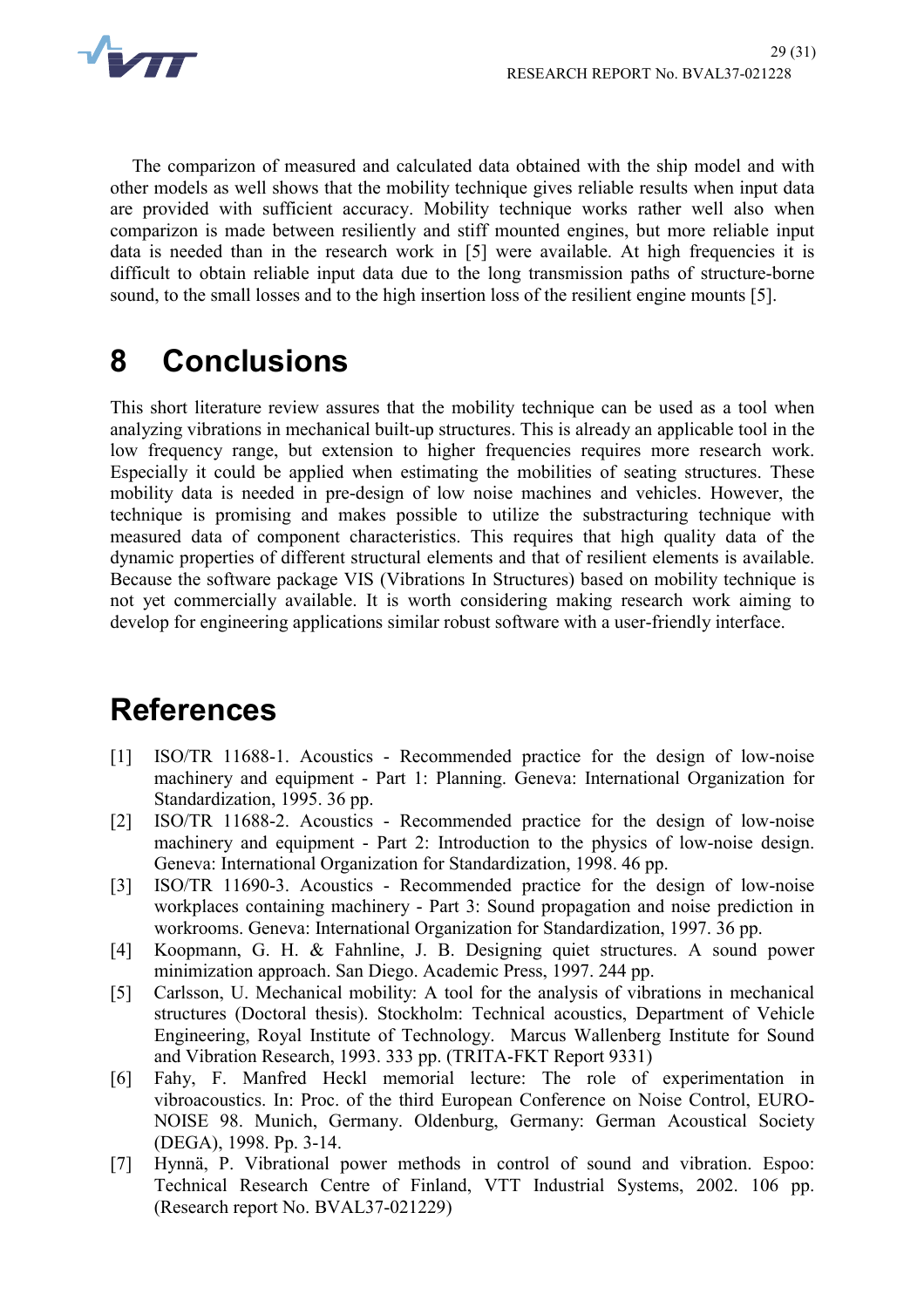

- [8] Wolde, T. ten & Gadefelt, G. R. Development of standard measurement methods for structureborne sound emission. Noise Control Engineering Journal, 1987. Vol. 28, no. 1, pp. 5-14.
- [9] Mondot, J. M. & Pettersson, B. Characterization of structure-borne sound sources: The source descriptor and the coupling function. Journal of Sound and Vibration, 1987. Vol. 114, no. 3, pp. 507-518.
- [10] Koh, Y. K. & White, R. G. Analysis and control of vibrational power transmission to machinery supporting structures subjected to a multi-excitation system, Part I: Driving point mobility matrix of beams and rectangular plates. Journal of Sound and Vibration, 1996. Vol. 196, no. 4, pp. 469-493.
- [11] Koh, Y. K. & White, R. G. Analysis and control of vibrational power transmission to machinery supporting structures subjected to a multi-excitation system, Part II: Vibrational power analysis and control schemes. Journal of Sound and Vibration, 1996. Vol. 196, no. 4, pp. 495-508.
- [12] Koh, Y. K. & White, R. G. Analysis and control of vibrational power transmission to machinery supporting structures subjected to a multi-excitation system, Part III: Vibrational power cancellation and control experiments. Journal of Sound and Vibration, 1996. Vol. 196, no. 4, pp. 509-522.
- [13] Fulford, R. A. & Gibbs, B. M. Structure-borne sound power and source characterisation in multi-point-connected systems, Part 1: Case studies for assumed force distributions. Journal of Sound and Vibration, 1997. Vol. 204, no. 4, pp. 659-677.
- [14] Fulford, R. A. & Gibbs, B. M. Structure-borne sound power and source characterization in multi-point-connected systems, Part 2: About mobility functions and three velocities. Journal of Sound and Vibration, 1999. Vol. 220, no. 2, pp. 203-224.
- [15] Fulford, R. A. & Gibbs, B. M. Structure-borne sound power and source characterization in multi-point-connected systems, Part 3: Force ratio estimates. Journal of Sound and Vibration, 1999. Vol. 225, no. 2, pp. 239-282.
- [16] Grice, R. M. & Pinnington, R. J. A method for the vibration analysis of built-up structures, Part I: Introduction and analytical analysis of the plate-stiffened beam. Journal of Sound and Vibration, 2000. Vol. 230, no. 4, pp. 825-849.
- [17] Grice, R. M. & Pinnington, R. J. A method for the vibration analysis of built-up structures, Part II: Analysis of the plate-stiffened beam using a combination of finite element analysis and analytical impedances. Journal of Sound and Vibration, 2000. Vol. 230, no. 4, pp. 851-875.
- [18] White, R. G. Power transmission measurement and control in structures. In: Pavic, G. (ed.) Novem 2000 proceedings. Lyon, France, 31 August-2 September, 2000. Lyon: Laboratoire Vibrations Acoustique, INSA de Lyon, 2000. 11 pp.
- [19] ISO 7626-1. 1986. Vibration and shock Experimental determination of mechanical mobility - Part 1: Basic definitions and trasducers. Geneva: International Organization for Standardization. 23 pp.
- [20] ISO 2041. 1990. Vibration and shock Vocabylary. Geneva: International Organization for Standardization. 59 pp.
- [21] Cremer, L., Heckl, M. & Ungar, E. E. (transl.). Structure-borne sound. 2nd. ed. Berlin: Springer-Verlag, 1988. 573 pp.
- [22] Cremer, L., Heckl, M. & Ungar, E. E. (transl.). Structure-borne sound. Berlin: Springer-Verlag, 1973. 528 pp.
- [23] Goyder, H. G. D. & White, R. G. Vibrational power flow from machines into built-up structures, Part I: Introduction and approximate analyses of beam and plate-like foundations. Journal of Sound and Vibration, 1980. Vol. 68, no. 1, pp. 59-75.
- [24] O'Hara, G. J. Mechanical impedance and mobility concepts. The Journal of the Acoustical Society of America, 1967. Vol. 41, no. 5, pp. 1180-1184.